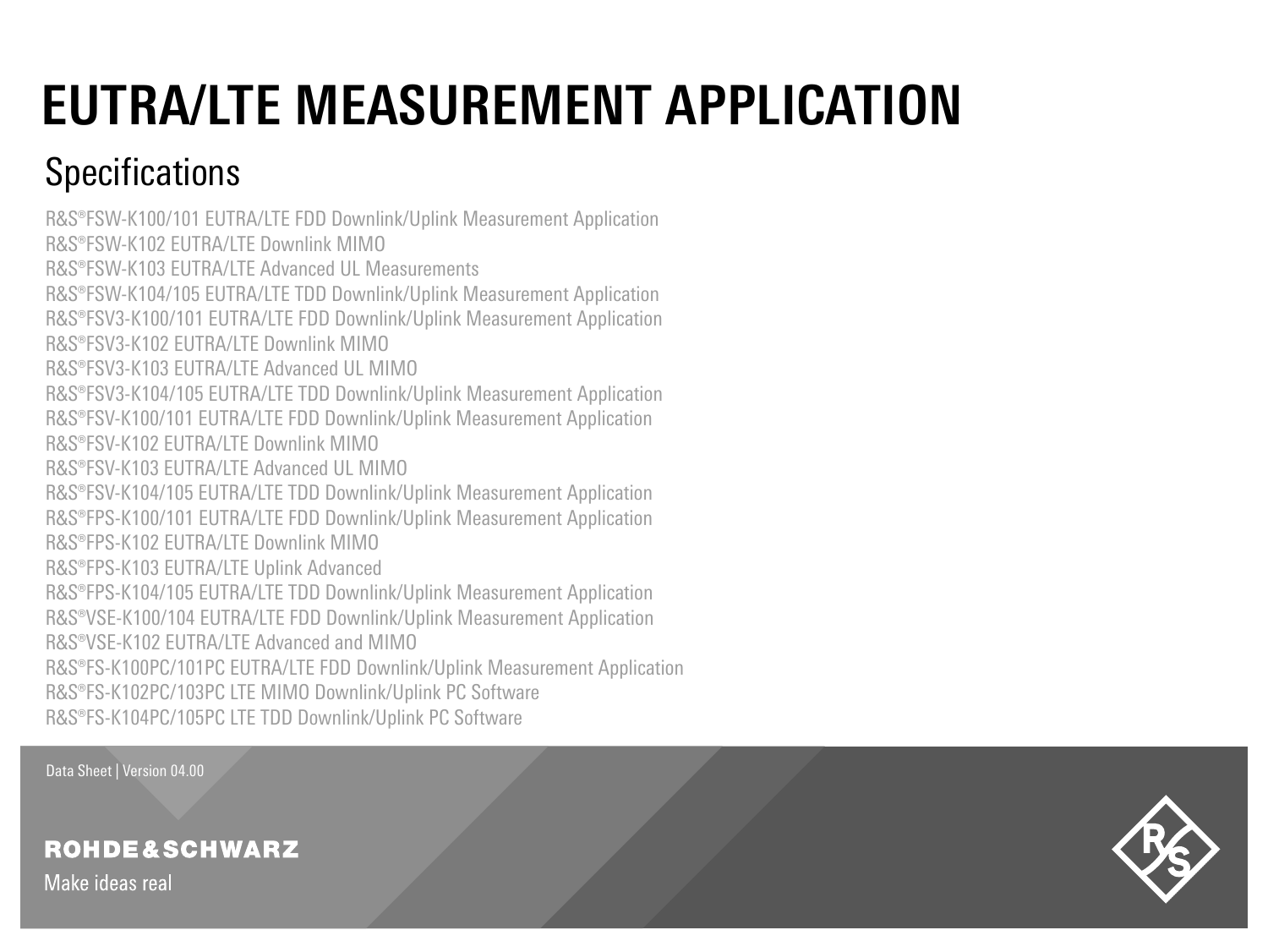## **CONTENTS**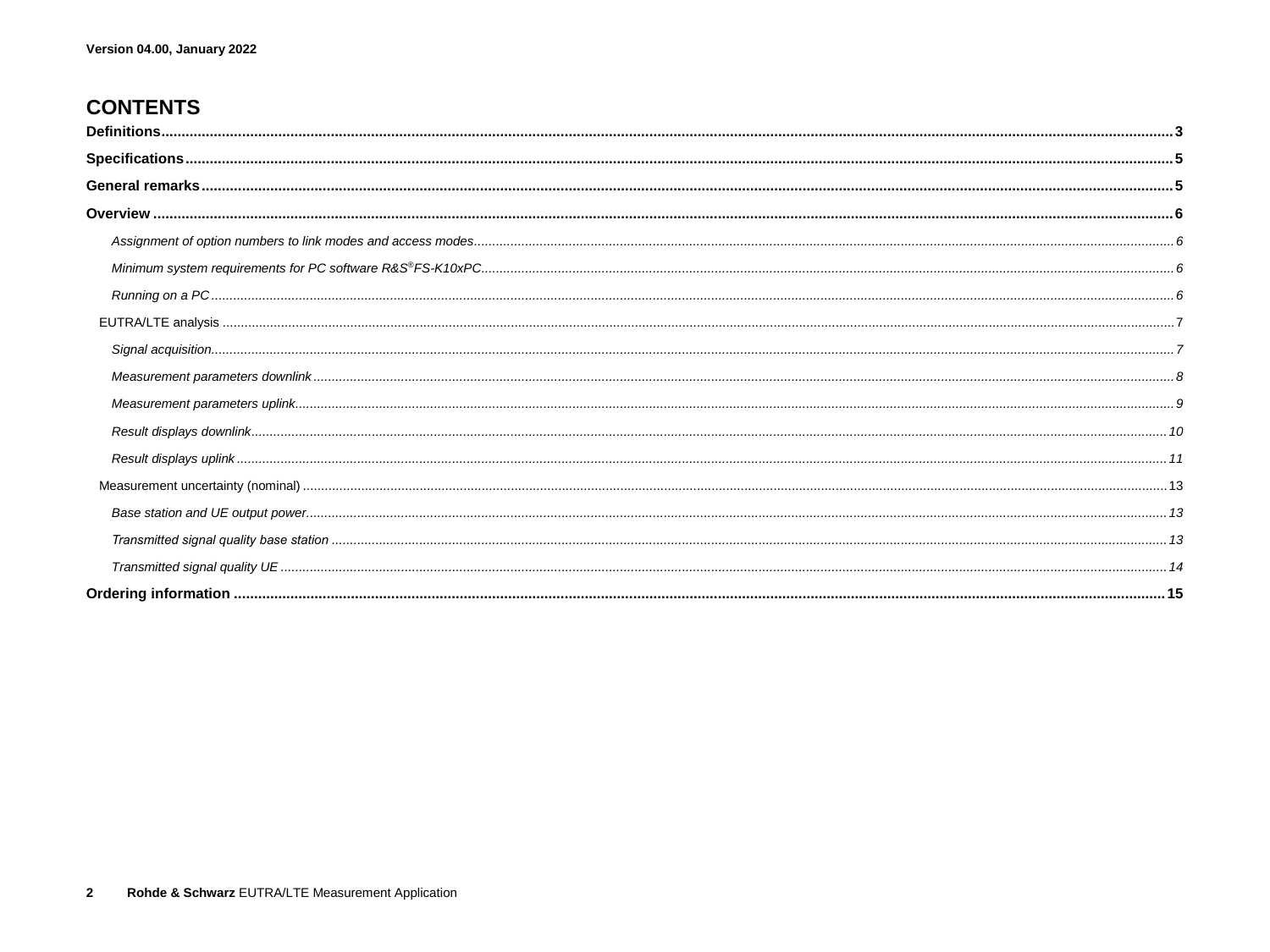## **Definitions**

#### **General**

Product data applies under the following conditions:

- Three hours storage at ambient temperature followed by 30 minutes warm-up operation
- Specified environmental conditions met
- Recommended calibration interval adhered to
- All internal automatic adjustments performed, if applicable

### **Specifications with limits**

Represent warranted product performance by means of a range of values for the specified parameter. These specifications are marked with limiting symbols such as  $\lt$ ,  $\lt$ ,  $\gt$ ,  $\gt$ ,  $\pm$ , or descriptions such as maximum, limit of, minimum. Compliance is ensured by testing or is derived from the design. Test limits are narrowed by quard bands to take into account measurement uncertainties, drift and aging, if applicable.



#### **Non-traceable specifications with limits (n. trc.)**

Represent product performance that is specified and tested as described under "Specifications with limits" above. However, product performance in this case cannot be warranted due to the lack of measuring equipment traceable to national metrology standards. In this case, measurements are referenced to standards used in the Rohde & Schwarz laboratories.

#### **Specifications without limits**

Represent warranted product performance for the specified parameter. These specifications are not specially marked and represent values with no or negligible deviations from the given value (e.g. dimensions or resolution of a setting parameter). Compliance is ensured by design.

#### **Typical data (typ.)**

Characterizes product performance by means of representative information for the given parameter. When marked with  $\lt$ ,  $>$  or as a range, it represents the performance met by approximately 80 % of the instruments at production time. Otherwise, it represents the mean value.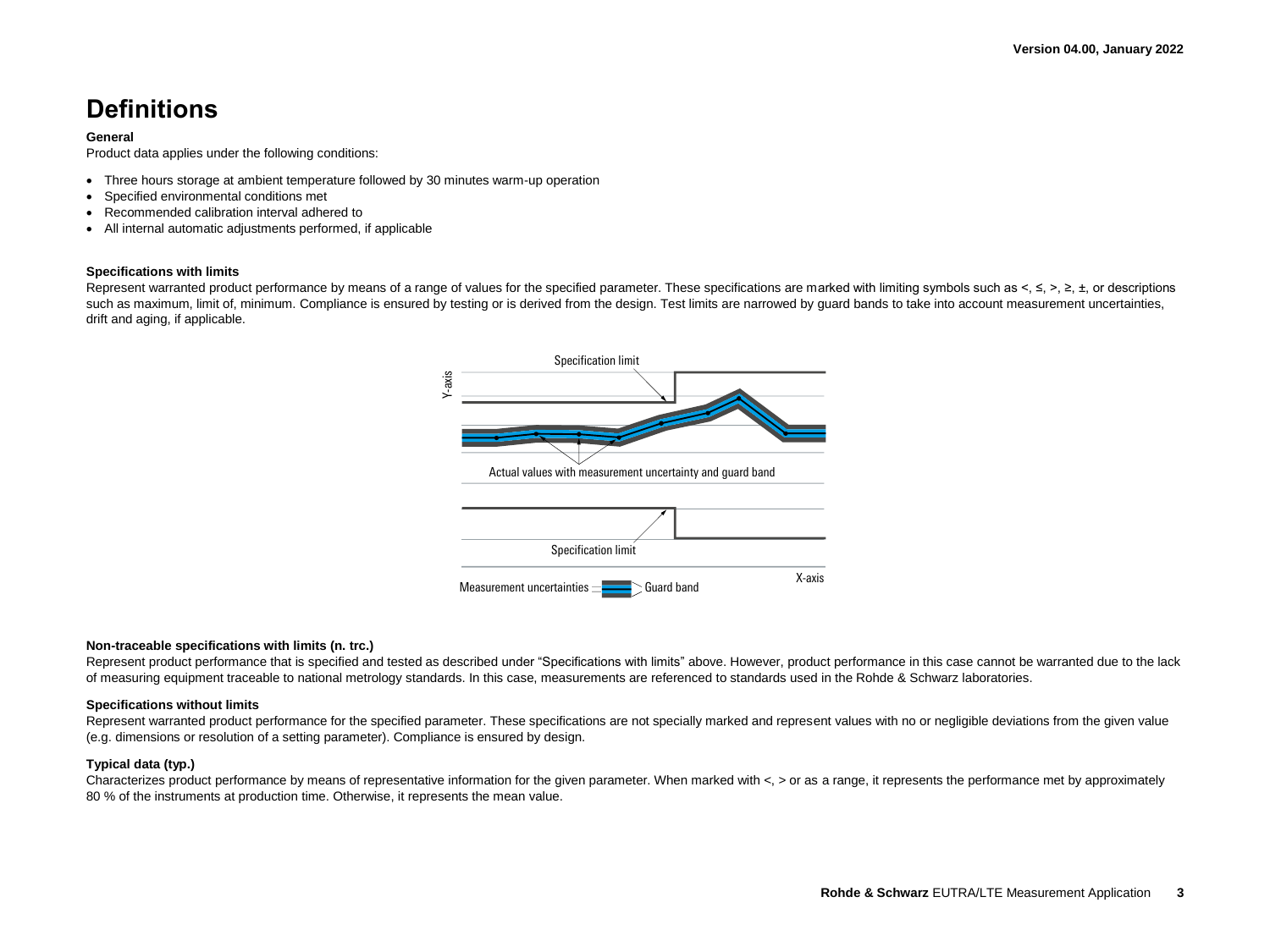#### **Nominal values (nom.)**

Characterize product performance by means of a representative value for the given parameter (e.g. nominal impedance). In contrast to typical data, a statistical evaluation does not take place and the parameter is not tested during production.

#### **Measured values (meas.)**

Characterize expected product performance by means of measurement results gained from individual samples.

#### **Uncertainties**

Represent limits of measurement uncertainty for a given measurand. Uncertainty is defined with a coverage factor of 2 and has been calculated in line with the rules of the Guide to the Expression of Uncertainty in Measurement (GUM), taking into account environmental conditions, aging, wear and tear.

Device settings and GUI parameters are designated with the format "parameter: value".

Non-traceable specifications with limits, typical data as well as nominal and measured values are not warranted by Rohde & Schwarz.

In line with the 3GPP/3GPP2 standard, chip rates are specified in million chips per second (Mcps), whereas bit rates and symbol rates are specified in billion bits per second (Gbps), million bits per second (Mbps), thousand bits per second (kbps), million symbols per second (Msps) or thousand symbols per second (ksps), and sample rates are specified in million samples per second (Msample/s). Gbps, Mcps, Mbps, Msps, kbps, ksps and Msample/s are not SI units.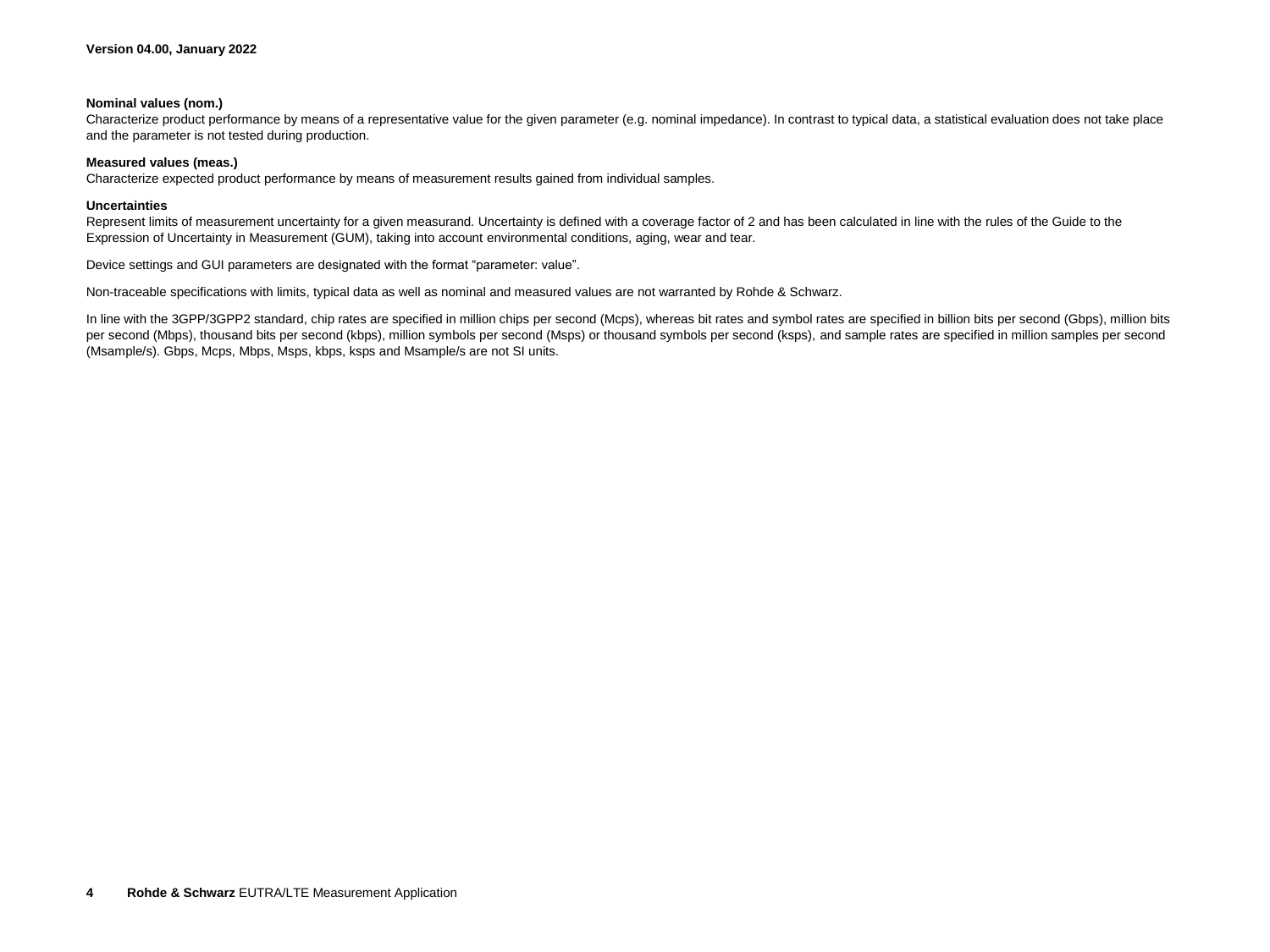## **Specifications**

The specifications of the R&S®VSE-K10x, R&S®FSx-K10x are based on the data sheet specifications of the R&S®FSW, R&S®FSVA3000, R&S®FSV3000 R&S®FSVA, R&S®FSV, R&S®FPS signal and spectrum analyzers and the R&S®RTO1044 oscilloscope. They have not been checked separately and are not verified during instrument calibration. Measurement uncertainties are given as 95 % confidence intervals. The specified level measurement errors do not take into account systematic errors due to reduced signal-to-noise ratio (S/N).

## **General remarks**

This data sheet covers the R&S®FSW-K100/101/102/103/104/105, the R&S®FSV3-K100/101/102/103/104/105, the R&S®FSV-K100/101/102/103/104/105, the R&S®FPS-K100/101/102/103/104/105, the R&S®VSE-K100/102/104/175 and the R&S®FS-K100/101/102/103/104/105PC.

The R&S®FSW-K100/101/102/103/104/105, R&S®FSV-K100/101/102/103/104/105, R&S®FSV3-K100/101/102/103/104/105 and the R&S®FPS-K100/101/102/103/104/105 are collectively abbreviated as R&S®FSx-K10x.

The R&S®FS-K100PC/101/102/103/104/105PC is abbreviated as R&S®FS-K10xPC.

The R&S®VSE-K100/102/104 is abbreviated as R&S®VSE-K10x.

The R&S®FSx-K10x runs on the analyzer itself.

The R&S<sup>®</sup>VSE runs on a PC that can be connected to the analyzers and oscilloscopes as specified below.

The R&S®FS-K10xPC runs on a PC that can be connected to analyzers.

If not stated otherwise, the data sheet values are analyzer-specific, e.g. the same value applies to the R&S®FSW-K100 and the R&S®VSE-K100 with connected R&S®FSW.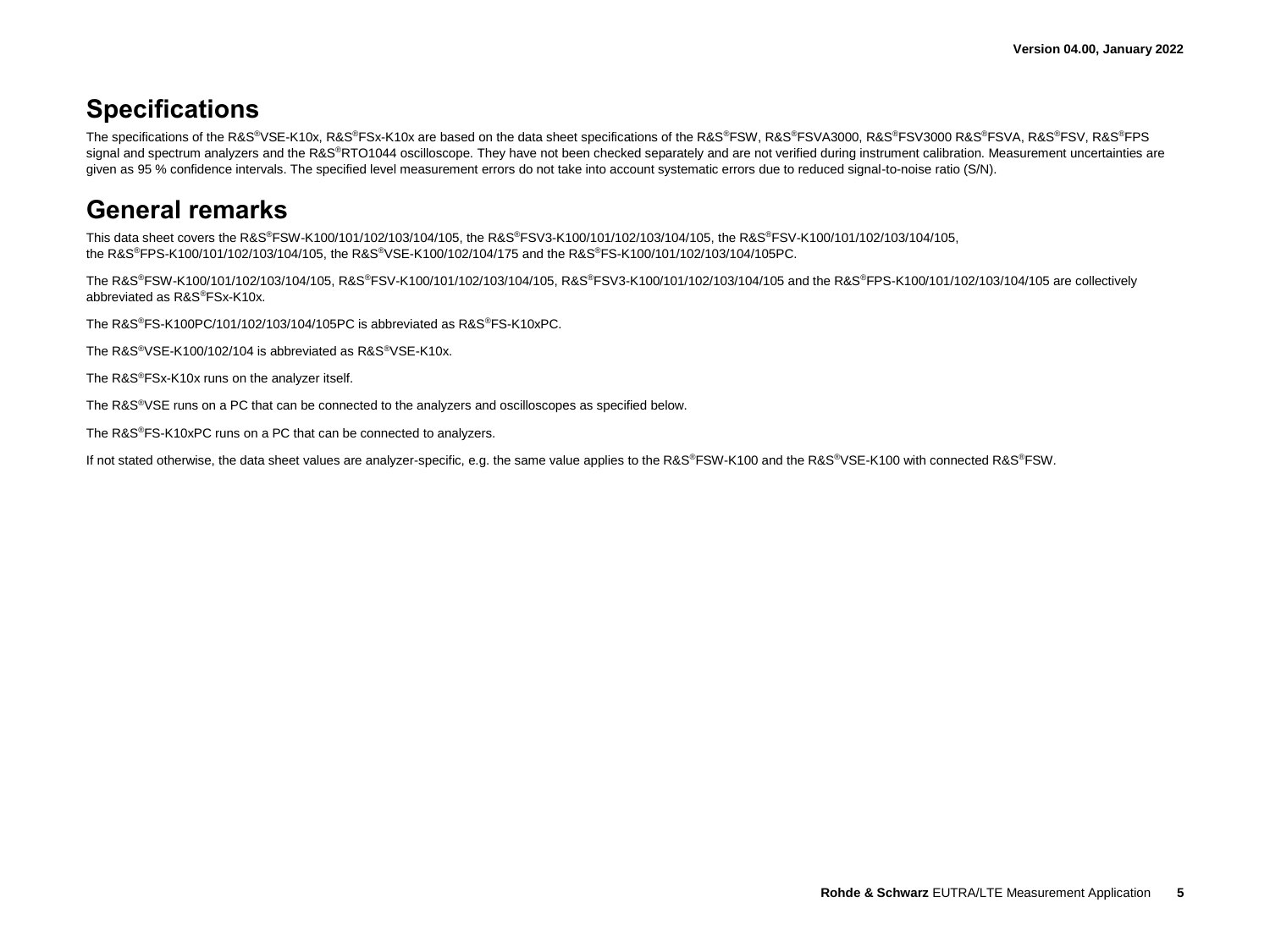## **Overview**

## **Assignment of option numbers to link modes and access modes**

| R&S®FSx-K100, R&S®FS-K100PC | EUTRA/LTE FDD downlink                                                                  |
|-----------------------------|-----------------------------------------------------------------------------------------|
| R&S®FSx-K101, R&S®FS-K101PC | EUTRA/LTE FDD uplink                                                                    |
| R&S®FSx-K102, R&S®FS-K102PC | EUTRA/LTE advanced and MIMO downlink (requires R&S®FSx-K100 or R&S®FSx-K104)            |
| R&S®FSx-K103, R&S®FS-K103PC | EUTRA/LTE advanced uplink (requires R&S®FSx-K101 or R&S®FSx-K105)                       |
| R&S®FSx-K104, R&S®FS-K104PC | EUTRA/LTE TDD downlink                                                                  |
| R&S®FSx-K105, R&S®FS-K105PC | EUTRA/LTE TDD uplink                                                                    |
| R&S <sup>®</sup> VSE-K100   | EUTRA/LTE FDD downlink and uplink                                                       |
| R&S®VSE-K102                | EUTRA/LTE advanced and MIMO downlink and uplink (requires R&S®VSE-K100 or R&S®VSE-K104) |
| R&S <sup>®</sup> VSE-K104   | EUTRA/LTE TDD downlink and uplink                                                       |
| R&S <sup>®</sup> VSE-K175   | O-RAN measurements                                                                      |

## **Minimum system requirements for PC software R&S®FS-K10xPC**

The R&S®FS-K100/-K101/-K102/-K103/-K104/-K105PC EUTRA/LTE downlink PC software is compatible with the R&S®FSW and R&S®FSV signal and spectrum analyzers and the R&S®RTO1044 oscilloscope.

## **Running on a PC**

| Operating system                | Windows XP Professional + Service Pack 2. Windows 7 |
|---------------------------------|-----------------------------------------------------|
| Free hard disk space            | 1 Gbvte                                             |
| Free RAM                        | $\geq 512$ Mbvte                                    |
| Graphics resolution             | $\geq 800 \times 600$ pixel                         |
| Measuring instrument connection | IEC/IEEE bus or LAN connection, VISA driver         |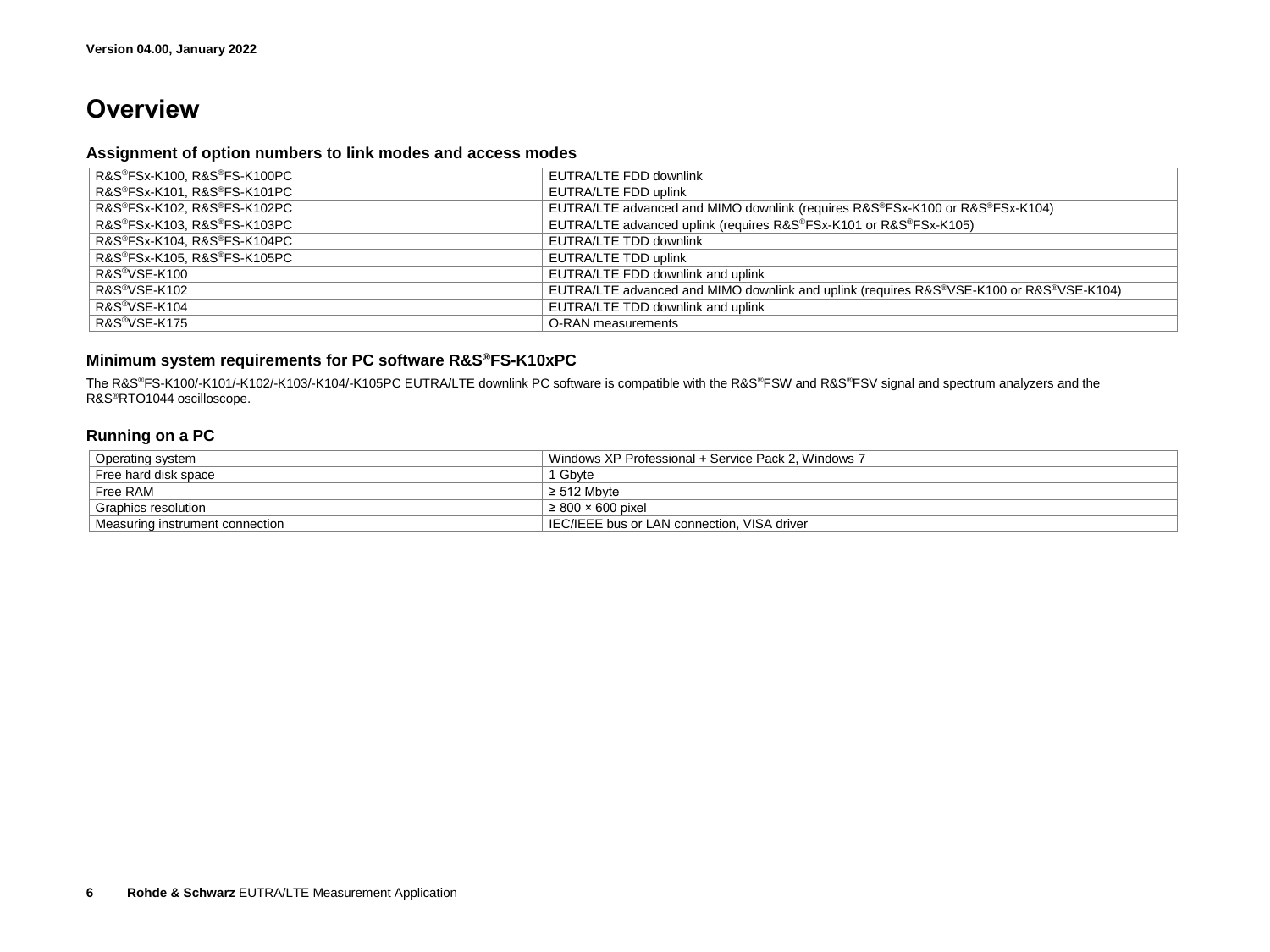## **EUTRA/LTE analysis**

## **Signal acquisition**

l

| Supported standards |                                          | EUTRA/LTE downlink, in line with [1],       |
|---------------------|------------------------------------------|---------------------------------------------|
|                     |                                          | R&S <sup>®</sup> VSE-K175, in line with [2] |
| Capture length      | R&S®FSW-K10x downlink.                   | 2.01 ms to 50.1 ms                          |
|                     | R&S®FSV3-K10x downlink,                  |                                             |
|                     | R&S®FPS-K10x downlink,                   |                                             |
|                     | R&S <sup>®</sup> VSE-K10x downlink,      |                                             |
|                     | R&S®FSx-K10xPC downlink,                 |                                             |
|                     | R&S®FSW-K10x uplink,                     |                                             |
|                     | R&S®FSV3-K10x uplink,                    |                                             |
|                     | R&S®FPS-K10x uplink,                     |                                             |
|                     | R&S <sup>®</sup> VSE-K10x uplink         |                                             |
|                     | R&S®FSV-K10x.                            | 20.1 ms to 50.1 ms                          |
|                     | R&S®FSx-K10xPC uplink                    |                                             |
| Trigger modes       | RF input                                 | free run, external, IF power                |
|                     | analog baseband input (R&S®FSW-B71)      | free run, external                          |
|                     | digital baseband input (R&S®FSV/FSW-B17) |                                             |

<sup>&</sup>lt;sup>1</sup> For signal and spectrum analyzers, restricted IF overload, IF power trigger and auto level functionality depending on carrier frequency and bandwidth at carrier frequencies < 50 MHz. For the R&S®RTO, the R&S®RTO-K11 I/Q software interface and the R&S®RTO-B4 OCXO 10 MHz are required.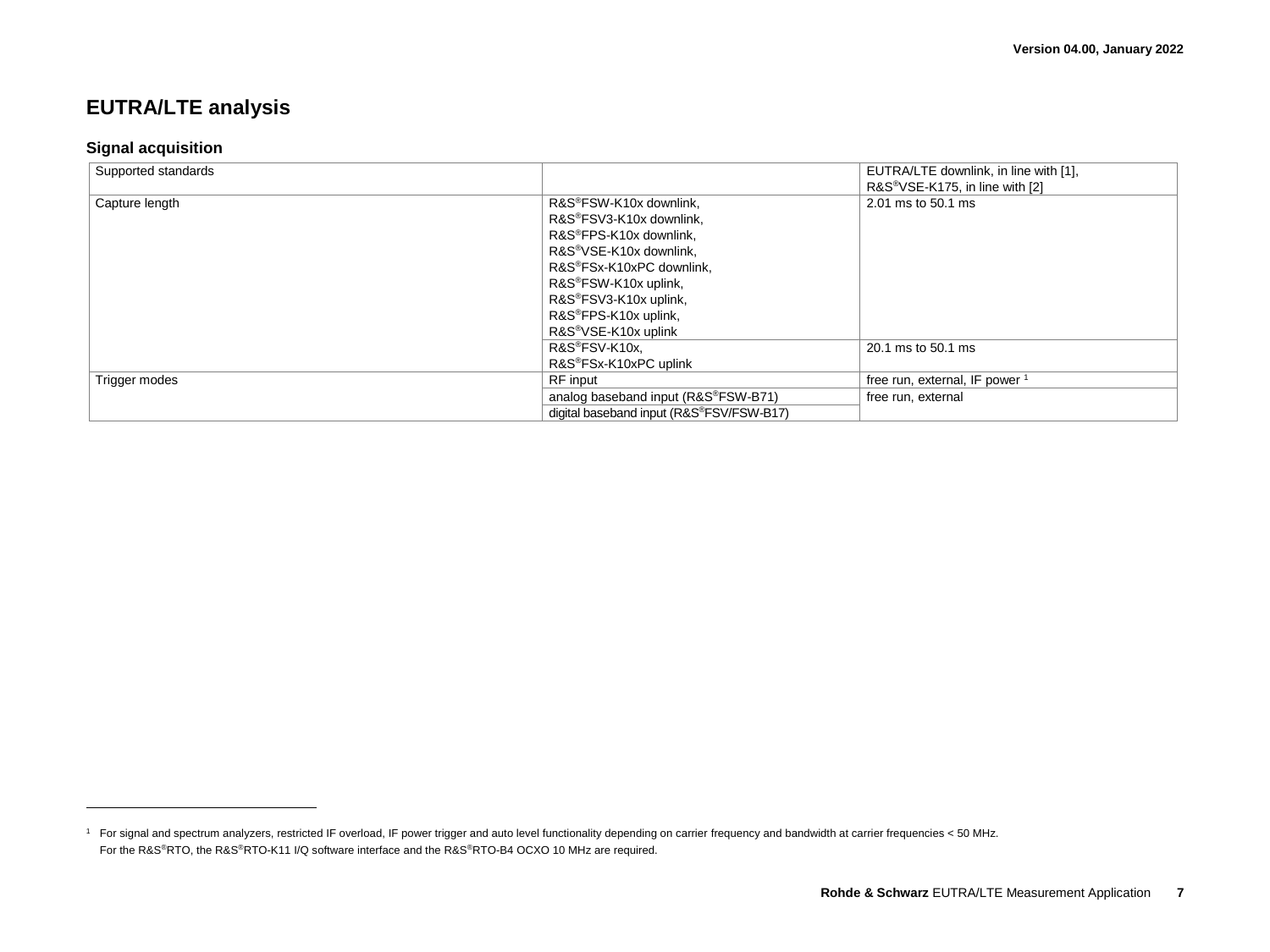## **Measurement parameters downlink**

<span id="page-7-3"></span><span id="page-7-2"></span><span id="page-7-1"></span><span id="page-7-0"></span>

|                                                                      | R&S®VSE-K100/104         | R&S®FSW-K10x           | R&S®FSV3-K10x        | R&S®FPS-K10x                                                              | R&S®FSV-K10x  | R&S®FS-K10xPC          |
|----------------------------------------------------------------------|--------------------------|------------------------|----------------------|---------------------------------------------------------------------------|---------------|------------------------|
| Input                                                                |                          |                        |                      |                                                                           |               |                        |
| <b>RF</b>                                                            | $\bullet$                | $\bullet$              | $\bullet$            | $\bullet$                                                                 | $\bullet$     |                        |
| Digital baseband input                                               |                          | $\bullet$ <sup>2</sup> | $\qquad \qquad -$    | $\qquad \qquad -$                                                         |               | $\bullet$ <sup>3</sup> |
| Analog baseband input                                                |                          | $\bullet$ <sup>4</sup> |                      |                                                                           |               | $\bullet$ <sup>4</sup> |
| File                                                                 |                          | ٠                      | ٠                    |                                                                           |               | ٠                      |
| Channel bandwidth                                                    |                          |                        |                      | 1.4/3/5/10/15/20 MHz 5                                                    |               |                        |
| <b>MIMO</b>                                                          |                          |                        |                      |                                                                           |               |                        |
| Configuration                                                        |                          |                        |                      | 1. 2. 4 TX antennas                                                       |               |                        |
| Antenna selection for one single input                               | 1, 2, 3 or 4             |                        |                      |                                                                           |               |                        |
| channel (depending on MIMO configuration)                            |                          |                        |                      |                                                                           |               |                        |
| Number of input channels 6                                           | 1.2.4 or from            | 1, 2, 4 or from        |                      | -1                                                                        |               | 1, 2, 4, 8 or from     |
|                                                                      | antenna selection        | antenna selection      |                      |                                                                           |               | antenna selection      |
| <b>PDSCH resource allocation</b>                                     |                          |                        |                      |                                                                           |               |                        |
| Number of frames to be allocated                                     | 4 frames                 | 4 frames               | 4 frames             | 4 frames                                                                  | 4 frames      | 4 frames               |
| Modulation                                                           | QPSK, 16QAM,             | QPSK, 16QAM,           | QPSK, 16QAM,         | QPSK, 16QAM,                                                              | QPSK, 16QAM,  | QPSK, 16QAM,           |
|                                                                      | 64QAM, 256QAM,           | 64QAM, 256QAM,         | 64QAM, 256QAM,       | 64QAM, 256QAM,                                                            | 64QAM, 256QAM | 64QAM, 256QAM          |
|                                                                      | 1024QAM <sup>6</sup>     | 1024QAM <sup>6</sup>   | 1024QAM <sup>6</sup> | 1024QAM <sup>6</sup>                                                      |               |                        |
| MIMO precoding type <sup>6</sup>                                     |                          |                        |                      | none, transmit diversity, spatial multiplexing, beamforming (UE-spec. RS) |               |                        |
| Switchable multicarrier filter                                       | $\bullet$                | $\bullet$              | $\bullet$            |                                                                           |               | $\bullet$              |
| Spectrum emission mask/adjacent channel leakage power ratio (ACLR) 7 |                          |                        |                      |                                                                           |               |                        |
| Measurements available                                               |                          |                        | $\bullet$            |                                                                           |               | $^8$                   |
| Category                                                             | $\overline{\phantom{m}}$ |                        |                      | A, B (option 1, option 2), local area, home                               |               |                        |
| Assumed adjacent channel carrier                                     |                          |                        |                      | EUTRA of same bandwidth.                                                  |               |                        |
|                                                                      |                          |                        |                      | 1.28 Mcps UTRA,                                                           |               |                        |
|                                                                      |                          |                        | 3.84 Mcps UTRA,      |                                                                           |               |                        |
|                                                                      |                          |                        |                      | 7.68 Mcps UTRA                                                            |               |                        |
| <b>ACLR</b> noise correction                                         |                          |                        |                      |                                                                           |               |                        |
| Auto gating                                                          |                          |                        |                      |                                                                           |               |                        |

<sup>2</sup> R&S®FSW-B17 option required.

<span id="page-7-4"></span> $\overline{a}$ 

<sup>3</sup> R&S®FSW/FSV-B17 option required.

<sup>4</sup> R&S®FSW-B71 option required.

<sup>5</sup> For R&S®FSW, R&S®FSW-B28 required for channel bandwidths > 10 MHz.

<sup>6</sup> R&S®FS-K102PC, R&S®FSx-K102, R&S®VSE-K102 option required.

<sup>7</sup> As defined in section 6.6 of 3GPP TS 36.141 v12.0.0.

<sup>8</sup> Not supported for R&S®RTO.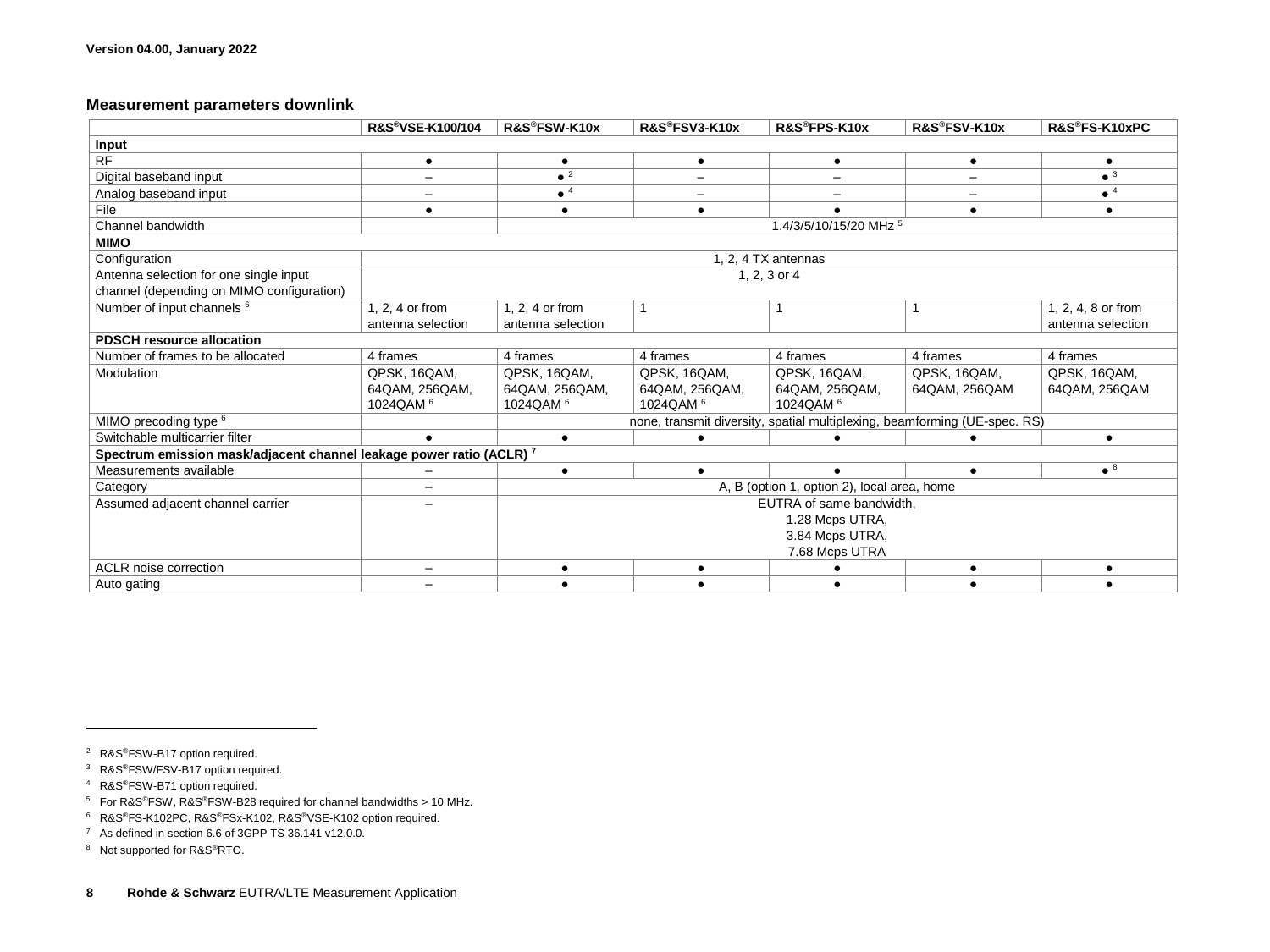## **Measurement parameters uplink**

|                                                                                  | R&S®VSE-K10x             | R&S®FSW-K10x           | R&S®FSV3-K10x    | R&S®FPS-K10x             | R&S®FSV-K10x                    | R&S®FS-K10xPC          |
|----------------------------------------------------------------------------------|--------------------------|------------------------|------------------|--------------------------|---------------------------------|------------------------|
| Input                                                                            |                          |                        |                  |                          |                                 |                        |
| <b>RF</b>                                                                        | $\bullet$                | $\bullet$              | ٠                | ٠                        | $\bullet$                       |                        |
| Digital baseband input                                                           |                          | $\bullet$ <sup>2</sup> |                  |                          |                                 | $\bullet$ <sup>3</sup> |
| Analog baseband input                                                            |                          | $\bullet$ <sup>4</sup> |                  |                          |                                 | $\bullet$ <sup>4</sup> |
| Channel bandwidth                                                                |                          |                        |                  | 1.4/3/5/10/15/20 MHz 9   |                                 |                        |
| <b>MIMO</b>                                                                      |                          |                        |                  |                          |                                 |                        |
| Configuration                                                                    |                          |                        |                  | 1, 2 TX antennas         |                                 |                        |
| Antenna selection for one single input                                           |                          |                        |                  | 1 or 2                   |                                 |                        |
| channel (depending on MIMO configuration)                                        |                          |                        |                  |                          |                                 |                        |
| Number of input channels                                                         |                          |                        |                  |                          |                                 | $1, 2^{10}$            |
| <b>Resource allocation</b>                                                       |                          |                        |                  |                          |                                 |                        |
| Number of frames to be allocated                                                 |                          |                        |                  |                          |                                 |                        |
| Modulation                                                                       | QPSK, 16QAM,             | QPSK, 16QAM,           | QPSK, 16QAM,     | QPSK, 16QAM,             | QPSK, 16QAM,                    | QPSK, 16QAM,           |
|                                                                                  | 64QAM, 256QAM 10         | 64QAM, 256QAM 10       | 64QAM, 256QAM 10 | 64QAM, 256QAM 10         | 64QAM                           | 64QAM                  |
| Multicarrier filter                                                              |                          |                        |                  |                          |                                 |                        |
| Spectrum emission mask/adjacent channel leakage power ratio (ACLR) <sup>11</sup> |                          |                        |                  |                          |                                 |                        |
| Measurements available                                                           |                          |                        |                  |                          |                                 | $\bullet$ <sup>8</sup> |
| Requirements                                                                     |                          |                        |                  |                          | general, NS_03, NS_04, NS_06_07 |                        |
| Assumed adjacent channel carrier                                                 |                          |                        |                  | EUTRA of same bandwidth, |                                 |                        |
|                                                                                  |                          |                        |                  | 1.28 Mcps UTRA,          |                                 |                        |
|                                                                                  |                          |                        |                  | 3.84 Mcps UTRA,          |                                 |                        |
|                                                                                  |                          |                        |                  | 7.68 Mcps UTRA           |                                 |                        |
| ACLR noise correction                                                            | $\overline{\phantom{m}}$ |                        |                  |                          | $\bullet$                       |                        |
| Auto gating                                                                      |                          |                        |                  |                          |                                 |                        |

l

<sup>9</sup> For R&S®FSW, R&S®FSW-B28 required for channel bandwidths > 10 MHz.

<sup>10</sup> R&S®FS-K103PC, R&S®FSx-K103, R&S®VSE-K102 option required.

<sup>11</sup> As defined in section 6.6 of 3GPP TS 36.521-1 v10.0.0.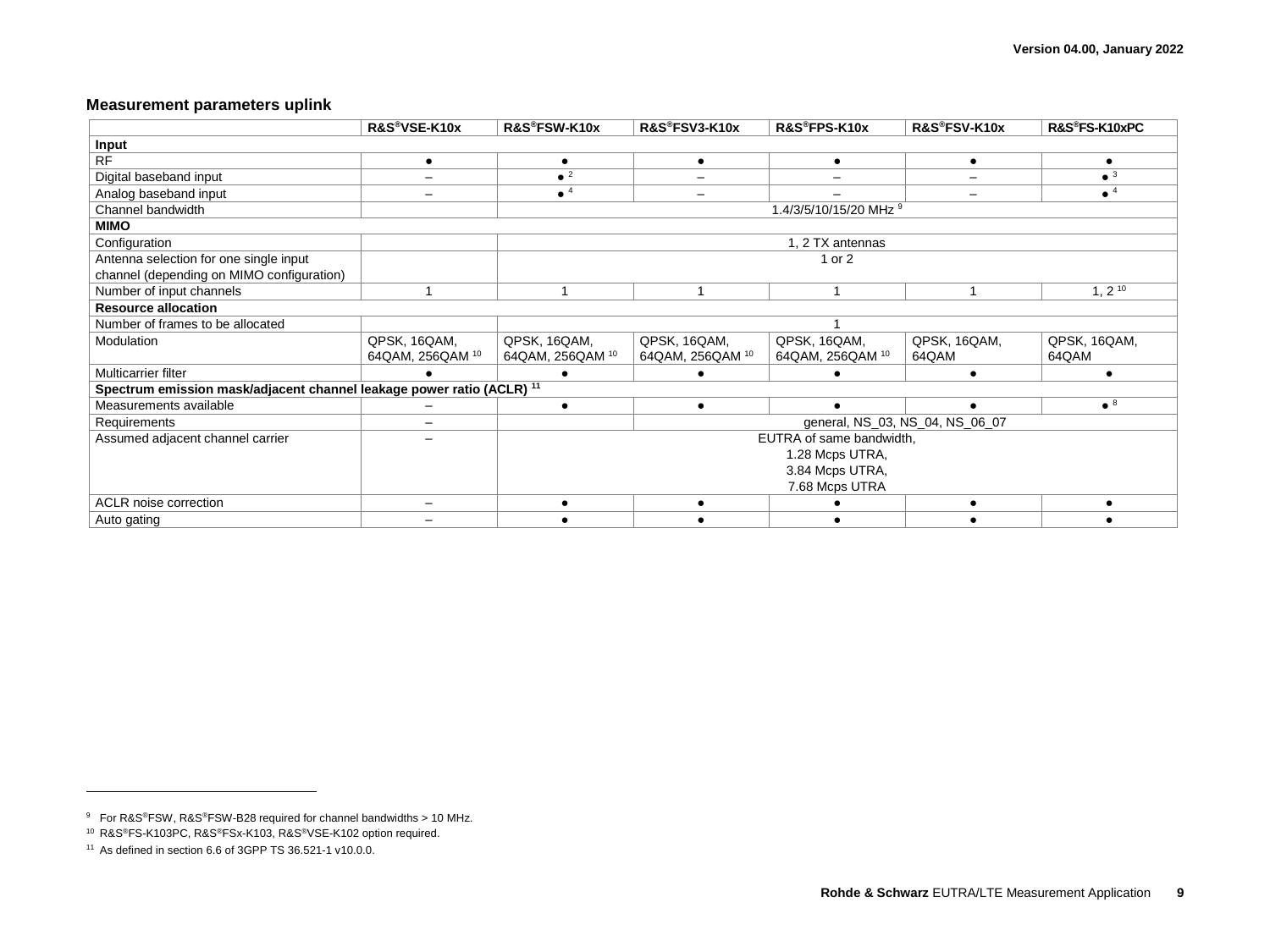## **Result displays downlink**

|                                                                             | R&S®VSE-K10x             | R&S®FSW-K10x | R&S®FSV3-K10x | R&S®FPS-K10x | R&S®FSV-K10x | R&S®FS-K10xPC |  |  |  |
|-----------------------------------------------------------------------------|--------------------------|--------------|---------------|--------------|--------------|---------------|--|--|--|
| <b>Result summary</b>                                                       |                          |              |               |              |              |               |  |  |  |
| <b>EVM PDSCH QPSK</b>                                                       | $\bullet$                | $\bullet$    | $\bullet$     | $\bullet$    | $\bullet$    | $\bullet$     |  |  |  |
| EVM PDSCH 16QAM                                                             | $\bullet$                |              |               | $\bullet$    |              |               |  |  |  |
| EVM PDSCH 64QAM                                                             | ٠                        |              |               |              |              |               |  |  |  |
| EVM PDSCH 256QAM                                                            |                          |              |               |              |              |               |  |  |  |
| EVM PDSCH 1024QAM <sup>12</sup>                                             |                          |              |               |              |              |               |  |  |  |
| EVM physical channel                                                        |                          |              |               |              |              |               |  |  |  |
| EVM physical signal                                                         | $\bullet$                |              |               |              |              |               |  |  |  |
| EVM all                                                                     | $\bullet$                |              |               | $\bullet$    |              |               |  |  |  |
| Center frequency error                                                      |                          |              |               |              |              |               |  |  |  |
| Sampling error                                                              | $\bullet$                |              |               |              |              |               |  |  |  |
| Time alignment error $\Delta$ 2.1, $\Delta$ 3.1, $\Delta$ 4.1 <sup>12</sup> | $\bullet$                |              |               |              |              |               |  |  |  |
| I/Q offset                                                                  |                          |              |               |              |              |               |  |  |  |
| I/Q gain imbalance                                                          | $\bullet$                |              |               |              |              |               |  |  |  |
| I/Q quadrature error                                                        | $\bullet$                |              |               |              |              |               |  |  |  |
| RSTP (reference signal TX power)                                            | $\bullet$                |              |               |              |              |               |  |  |  |
| OSTP (OFDM symbol TX power)                                                 | $\bullet$                |              |               |              |              |               |  |  |  |
| Power                                                                       | $\bullet$                |              |               |              |              |               |  |  |  |
| Crest factor                                                                | $\bullet$                |              | $\bullet$     | $\bullet$    | $\bullet$    |               |  |  |  |
| Power versus time                                                           |                          |              |               |              |              |               |  |  |  |
| Capture buffer                                                              | $\bullet$                |              | $\bullet$     | ٠            | $\bullet$    |               |  |  |  |
| On/off power (only TDD-mode) <sup>12</sup>                                  | $\overline{\phantom{0}}$ |              |               | $\bullet$    |              |               |  |  |  |
| Power versus symbol and carrier                                             | $\bullet$                |              |               |              |              |               |  |  |  |
| <b>EVM</b>                                                                  |                          |              |               |              |              |               |  |  |  |
| EVM versus carrier                                                          | $\bullet$                |              |               | $\bullet$    |              |               |  |  |  |
| EVM versus symbol                                                           | $\bullet$                |              |               |              |              |               |  |  |  |
| EVM versus symbol and carrier                                               |                          |              |               |              |              |               |  |  |  |
| EVM versus resource block                                                   |                          |              |               |              |              |               |  |  |  |
| frequency error versus symbol                                               | $\bullet$                |              |               |              |              |               |  |  |  |
| EVM versus subframe                                                         | $\bullet$                |              |               | $\bullet$    |              |               |  |  |  |
| Spectrum                                                                    |                          |              |               |              |              |               |  |  |  |
| Power spectrum                                                              | $\bullet$                |              |               | $\bullet$    |              |               |  |  |  |
| Power versus resource block                                                 | $\bullet$                |              |               |              |              |               |  |  |  |
| Channel flatness                                                            |                          |              |               |              |              |               |  |  |  |
| Channel flatness difference                                                 |                          |              |               |              |              |               |  |  |  |
| Channel group delay                                                         | $\bullet$                |              |               |              |              |               |  |  |  |
| Spectrum mask                                                               | $\overline{\phantom{0}}$ |              |               |              |              |               |  |  |  |
| Spectrum Mask for up to 3CCs <sup>12</sup>                                  |                          |              |               |              |              |               |  |  |  |
| <b>ACLR</b>                                                                 |                          |              |               |              |              |               |  |  |  |
| Multicarrier ACLR (ACLR for CA) <sup>12</sup>                               |                          |              |               |              |              |               |  |  |  |

<sup>12</sup> R&S®VSE/FSW/FSV/FSV3/FS-K102(PC) option required.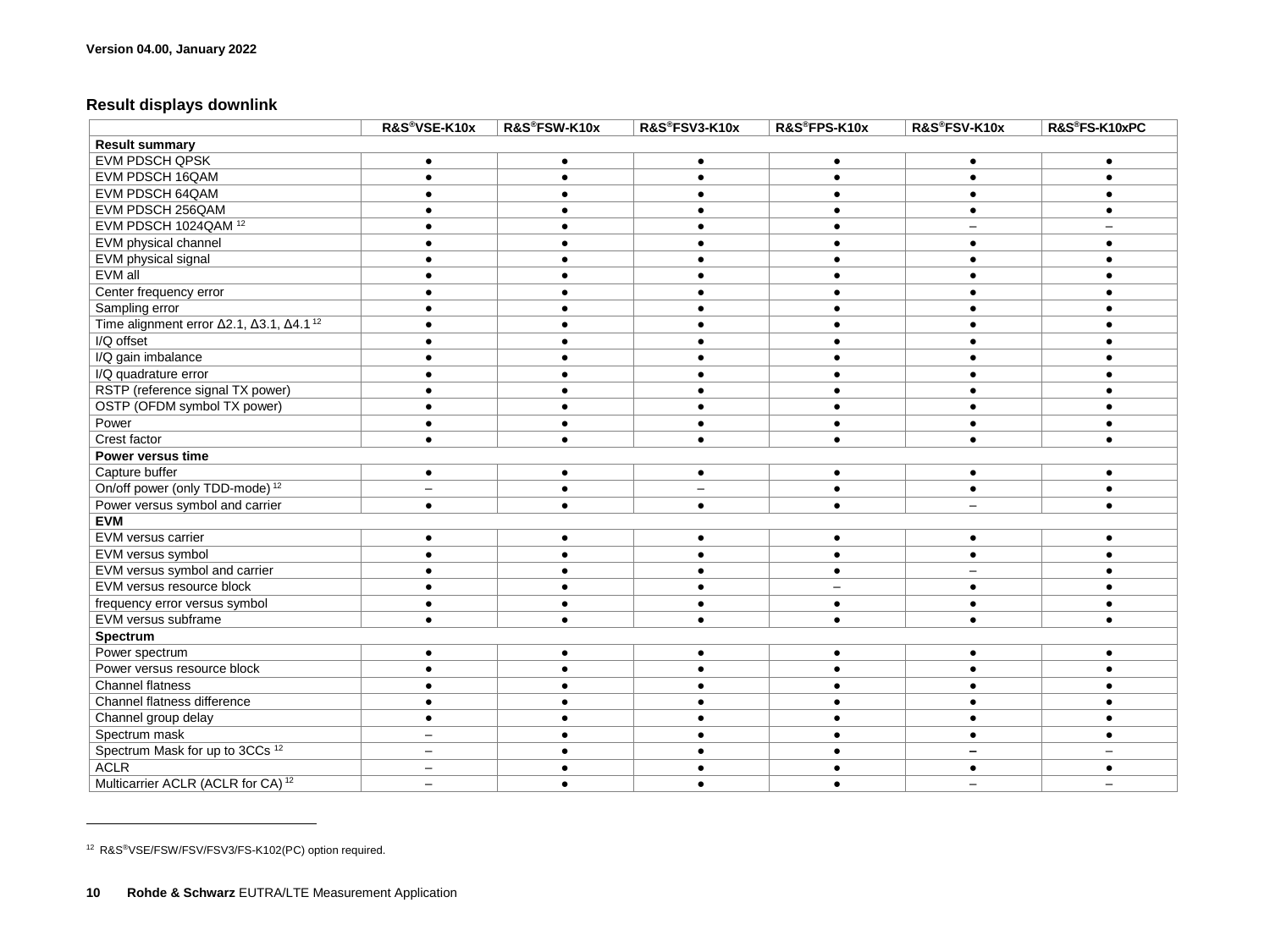|                                              | R&S®VSE-K10x | R&S®FSW-K10x | R&S®FSV3-K10x | R&S®FPS-K10x | R&S®FSV-K10x | R&S®FS-K10xPC |
|----------------------------------------------|--------------|--------------|---------------|--------------|--------------|---------------|
| <b>Constellation</b>                         |              |              |               |              |              |               |
| Constellation diagram                        |              |              |               |              |              |               |
| Statistics/miscellaneous                     |              |              |               |              |              |               |
| <b>CCDF</b>                                  |              |              |               |              |              |               |
| Allocation summary list                      |              |              |               |              |              |               |
| Bit stream                                   |              |              |               |              |              |               |
| Allocation ID versus symbol and carrier      |              |              |               |              |              |               |
| Channel decoder results                      |              |              |               |              |              |               |
| <b>Beamforming</b>                           |              |              |               |              |              |               |
| UE RS magnitude <sup>12</sup>                |              |              |               |              |              |               |
| UE RS phase 12                               |              |              |               |              |              |               |
| Cell RS magnitude <sup>12</sup>              |              |              |               |              |              |               |
| Cell RS phase <sup>12</sup>                  |              |              |               |              |              |               |
| CSI RS magnitude <sup>12</sup>               |              |              |               |              |              |               |
| CSI RS phase 12                              |              |              |               |              |              |               |
| Beamforming allocation summary <sup>12</sup> |              |              |               |              |              |               |

## **Result displays uplink**

|                            | R&S®VSE-K10x | R&S®FSW-K10x | R&S®FSV3-K10x | R&S®FPS-K10x | R&S®FSV-K10x | R&S®FS-K10xPC |
|----------------------------|--------------|--------------|---------------|--------------|--------------|---------------|
| <b>Result summary</b>      |              |              |               |              |              |               |
| EVM PUSCH QPSK             |              |              |               |              |              |               |
| EVM PUSCH 16QAM            |              |              |               |              |              |               |
| EVM PUSCH 64QAM            |              |              |               |              |              |               |
| EVM PUSCH 256QAM 13        |              |              |               |              |              |               |
| <b>EVM DMRS PUSCH QPSK</b> |              |              |               |              |              |               |
| EVM DMRS PUSCH 16QAM       |              |              |               |              |              |               |
| EVM DMRS PUSCH 64QAM       |              |              |               |              |              |               |
| EVM DMRS PUSCH 256QAM 13   |              |              |               |              |              |               |
| <b>EVM PUCCH</b>           |              |              |               |              |              |               |
| <b>EVM DMRS PUCCH</b>      |              |              |               |              |              |               |
| <b>EVM PRACH</b>           |              |              |               |              |              |               |
| EVM physical channel       |              |              |               |              |              |               |
| EVM physical signal        |              |              |               |              |              |               |
| EVM all                    |              |              |               |              |              |               |
| Center frequency error     |              |              |               |              |              |               |
| Sampling error             |              |              |               |              |              |               |
| I/Q offset                 |              |              |               |              |              |               |
| I/Q gain imbalance         |              |              |               |              |              |               |
| I/Q quadrature error       |              |              |               |              |              |               |
| Power                      |              |              |               |              |              |               |

<sup>13</sup> R&S®VSE/FSW/FSV/FSV3/FS-K103(PC) option required.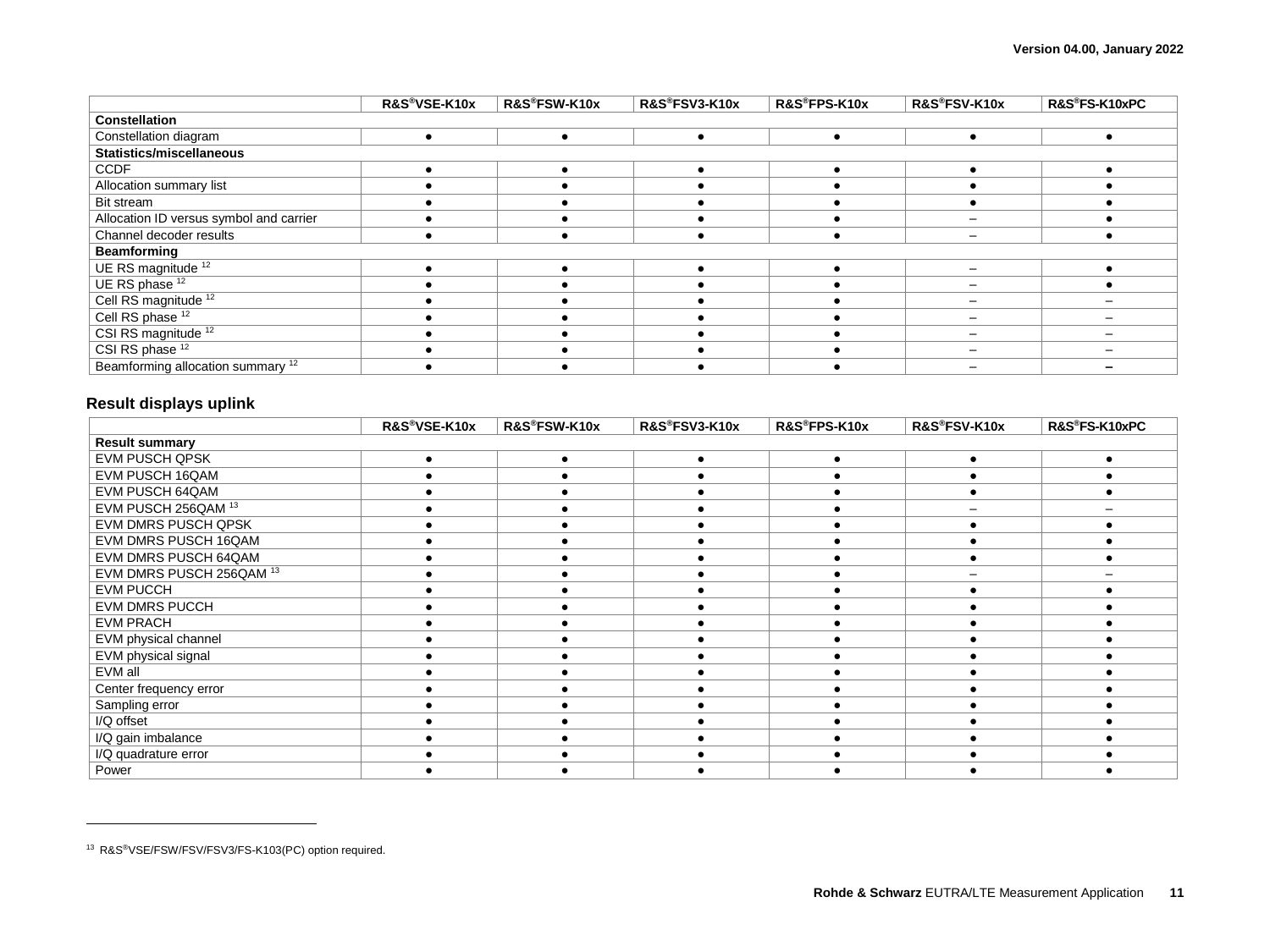|                                               | R&S®VSE-K10x             | R&S®FSW-K10x | R&S®FSV3-K10x | R&S®FPS-K10x | R&S®FSV-K10x | R&S®FS-K10xPC |  |  |  |
|-----------------------------------------------|--------------------------|--------------|---------------|--------------|--------------|---------------|--|--|--|
| Power versus time                             |                          |              |               |              |              |               |  |  |  |
| Capture buffer                                | $\bullet$                | $\bullet$    | $\bullet$     | $\bullet$    | $\bullet$    |               |  |  |  |
| Power versus symbol and carrier               | $\bullet$                | $\bullet$    | $\bullet$     | $\bullet$    |              |               |  |  |  |
| <b>EVM</b>                                    |                          |              |               |              |              |               |  |  |  |
| EVM versus carrier                            | ٠                        |              |               | ٠            |              |               |  |  |  |
| EVM versus symbol                             |                          |              |               |              |              |               |  |  |  |
| EVM versus symbol and carrier                 |                          |              |               |              |              |               |  |  |  |
| EVM versus subframe                           |                          |              |               |              |              |               |  |  |  |
| Spectrum                                      |                          |              |               |              |              |               |  |  |  |
| Power spectrum                                | $\bullet$                | $\bullet$    | ٠             | $\bullet$    | $\bullet$    |               |  |  |  |
| Relative inband emissions                     |                          |              |               |              |              |               |  |  |  |
| Channel flatness                              |                          |              |               |              |              |               |  |  |  |
| <b>Channel flatness SRS</b>                   |                          |              |               |              |              |               |  |  |  |
| Channel flatness difference                   |                          |              |               |              |              |               |  |  |  |
| Channel group delay                           |                          |              |               |              |              |               |  |  |  |
| Spectrum mask                                 |                          |              |               |              |              |               |  |  |  |
| Spectrum mask for 2CCs <sup>13</sup>          | $\qquad \qquad -$        |              |               |              |              |               |  |  |  |
| <b>ACLR</b>                                   | $\overline{\phantom{m}}$ |              |               |              |              |               |  |  |  |
| Multicarrier ACLR (ACLR for CA) <sup>13</sup> | $\overline{\phantom{m}}$ |              |               |              |              |               |  |  |  |
| <b>Constellation</b>                          |                          |              |               |              |              |               |  |  |  |
| Constellation diagram                         | $\bullet$                |              |               | $\bullet$    |              |               |  |  |  |
| <b>Statistics/miscellaneous</b>               |                          |              |               |              |              |               |  |  |  |
| <b>CCDF</b>                                   |                          |              |               |              |              |               |  |  |  |
| Allocation summary list                       |                          |              |               |              |              |               |  |  |  |
| Bit stream                                    |                          |              |               |              |              |               |  |  |  |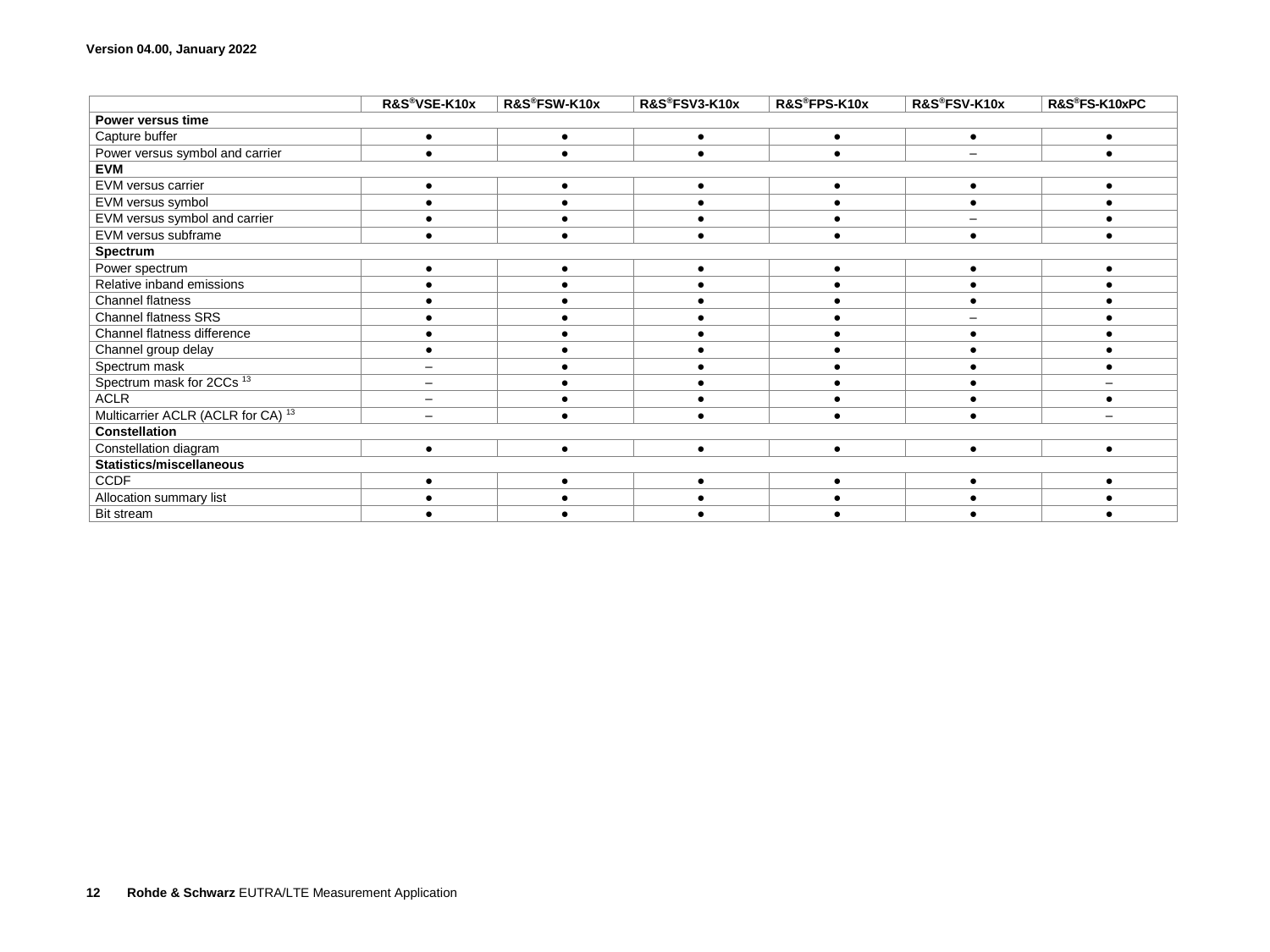## **Measurement uncertainty (nominal)**

Specifications apply under the following conditions: temperature range from +20 °C to +30 °C; signal level ≥ -25 dBm; properly adjusted reference level; external reference frequency applied.

## **Base station and UE output power**

<span id="page-12-0"></span>

| Base station and UE output power | <b>R&amp;S®FSW</b> | <b>R&amp;S®FSVA3000</b> | <b>R&amp;S®FSV3000</b>                                                                                                             | R&S®FPS.<br><b>R&amp;S®FSV.</b><br><b>R&amp;S®FSVA</b> | <b>R&amp;S®RTO1044</b> | AUTS <sup>14</sup> |  |  |
|----------------------------------|--------------------|-------------------------|------------------------------------------------------------------------------------------------------------------------------------|--------------------------------------------------------|------------------------|--------------------|--|--|
| Level uncertainty                |                    |                         | same as R&S®FSW/FSV3000/FSVA3000/FSV/FSVA/FPS/RTO<br>(see R&S®FSW/FSV3000/FSVA3000/FSV/FSVA/FPS/RTO total measurement uncertainty) |                                                        |                        |                    |  |  |

## **Transmitted signal quality base station**

<span id="page-12-1"></span>

| <b>EVM</b>             |                                                                                                                                                                                                                                                                 | <b>R&amp;S®FSW</b>     | <b>R&amp;S®FSVA3000</b> | <b>R&amp;S®FSV3000</b>                                                 | R&S®FPS.<br>R&S®FSV.<br><b>R&amp;S®FSVA</b> | <b>R&amp;S®RTO1044</b> | AUTS <sup>14</sup> |
|------------------------|-----------------------------------------------------------------------------------------------------------------------------------------------------------------------------------------------------------------------------------------------------------------|------------------------|-------------------------|------------------------------------------------------------------------|---------------------------------------------|------------------------|--------------------|
| Residual<br><b>EVM</b> | test model 3.1, 10 MHz $^{15}$ .<br>level $-25$ dBm to $+15$ dBm.<br>$input = RF$<br>$(0.6$ GHz < f < 2.7 GHz)<br>channel estimation:<br>3GPP EVM definition<br>EVM calculation method:<br>3GPP EVM definition,<br>phase tracking: off,<br>timing tracking: off | $< 0.33 \% (-49.5 dB)$ | $< 0.34 \% (-49.4 dB)$  | $< 0.35 \% (-49.1 dB)$                                                 | $< 0.36 \% (-48.8 dB)$                      | $< 0.79$ % (-42 dB)    |                    |
| <b>Frequency error</b> |                                                                                                                                                                                                                                                                 |                        |                         |                                                                        |                                             |                        |                    |
| Uncertainty            |                                                                                                                                                                                                                                                                 |                        |                         | 1 Hz + R&S®FSW/FSVA3000/FSV3000/FSV/FSVA/FPS/RTO frequency uncertainty |                                             |                        | $12$ Hz            |
|                        | (see R&S®FSW/FSVA3000/FSV3000/FSV/FSVA/FPS/RTO reference frequency)                                                                                                                                                                                             |                        |                         |                                                                        |                                             |                        |                    |
|                        | Time alignment between transmitter branches                                                                                                                                                                                                                     |                        |                         |                                                                        |                                             |                        |                    |
| Uncertainty            | test model 1.1, 10 MHz $15$                                                                                                                                                                                                                                     | $< 2.5$ ns             | $< 2.5$ ns              | $< 2.5$ ns                                                             | $< 2.5$ ns                                  | $< 2.5$ ns             | $25$ ns            |

l

<sup>14</sup> Acceptable uncertainty of test system, in line with 3GPP TS 36.141 v15.4.0.

<sup>15</sup> Test model as defined in section 6.1 of 3GPP TS 36.141 v15.4.0.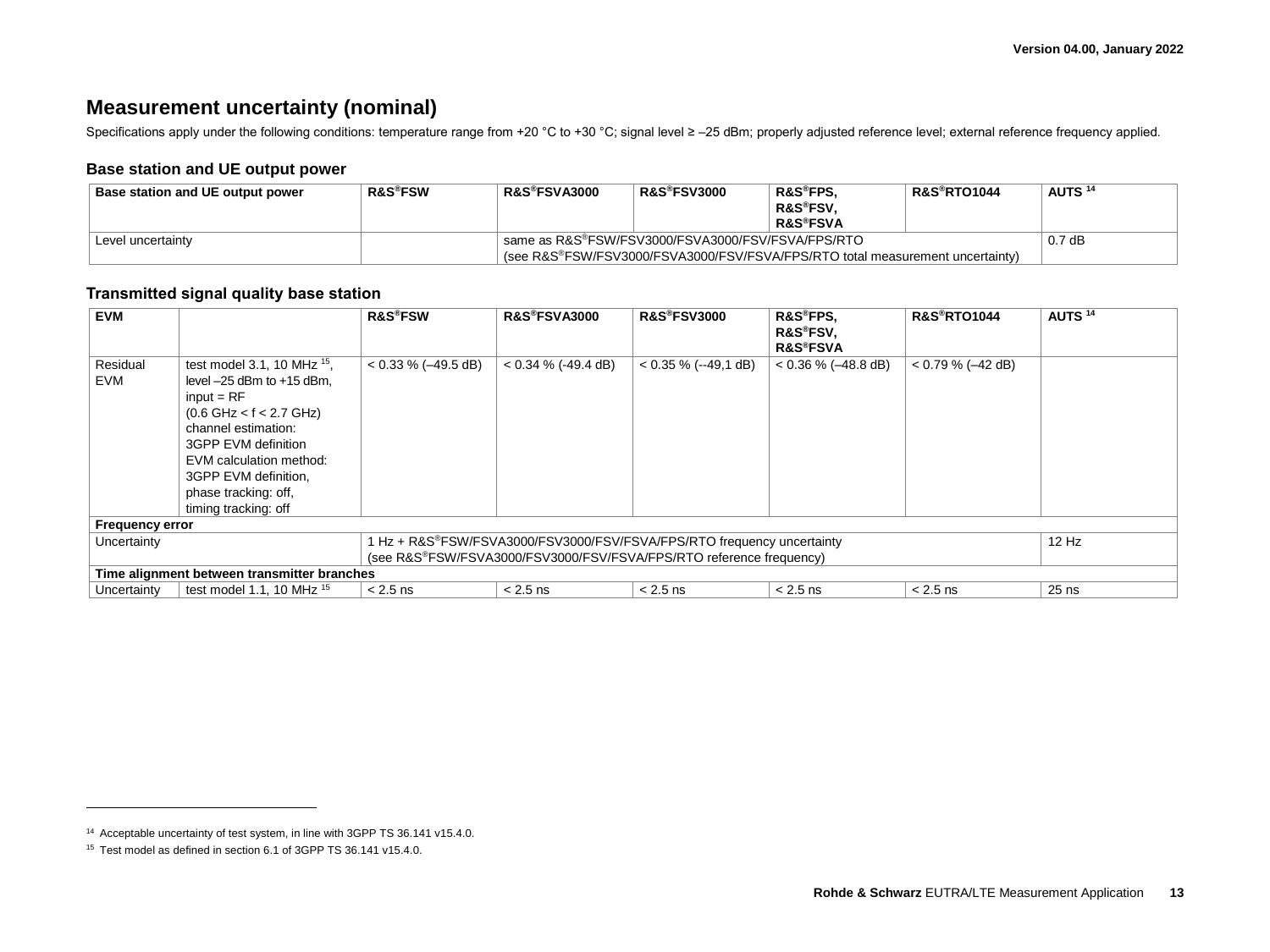## **Transmitted signal quality UE**

| <b>EVM</b>             |                                                                                                                                                                                                                                                                                 | <b>R&amp;S®FSW</b>   | <b>R&amp;S®FSVA3000</b>                                                                                                                       | <b>R&amp;S®FSV3000</b> | <b>R&amp;S®FSVA,</b><br>R&S®FSV.<br><b>R&amp;S®FPS</b> | <b>R&amp;S®RTO1044</b> | AUTS <sup>16</sup> |
|------------------------|---------------------------------------------------------------------------------------------------------------------------------------------------------------------------------------------------------------------------------------------------------------------------------|----------------------|-----------------------------------------------------------------------------------------------------------------------------------------------|------------------------|--------------------------------------------------------|------------------------|--------------------|
| Residual<br><b>EVM</b> | FDD, 10 MHz, normal cyclic<br>prefix, no SRS, no PUCCH,<br>one allocation with 16QAM,<br>on all PRBs,<br>level $-25$ dBm to $+15$ dBm,<br>$input = RF$<br>$(0.6$ GHz < f < 2.7 GHz)<br>channel estimation:<br>pilot and payload,<br>phase tracking: off<br>timing tracking: off | $< 0.3 % (-50.5 dB)$ | $< 0.31 \% (-50.2 dB)$                                                                                                                        | $< 0.33 \% (-49.5 dB)$ | $< 0.33 \% (-49.5 dB)$                                 | $< 0.89 \% (-41.0 dB)$ |                    |
| <b>Frequency error</b> |                                                                                                                                                                                                                                                                                 |                      |                                                                                                                                               |                        |                                                        |                        |                    |
| Uncertainty            |                                                                                                                                                                                                                                                                                 |                      | 1 Hz + R&S®FSW/FSVA3000/FSV3000/FSV/FSVA/FPS/RTO frequency uncertainty<br>(see R&S®FSW/FSVA3000/FSV3000/FSV/FSVA/FPS/RTO reference frequency) |                        |                                                        |                        | $15$ Hz            |

#### References

- [1] 3GPP TS 36.211 V13.2.0, Third Generation Partnership Project; Technical Specification Group Radio Access Network; Evolved Universal Terrestrial Radio Access (E-UTRA); Physical Channels and Modulation.
- [2] O-RAN.WG4.CONF.0-v04.00, O-RAN Fronthaul Working Group; Conformance Test Specification.

<sup>16</sup> Acceptable uncertainty of test system, in line with 3GPP TS 36.521 v14.3.0.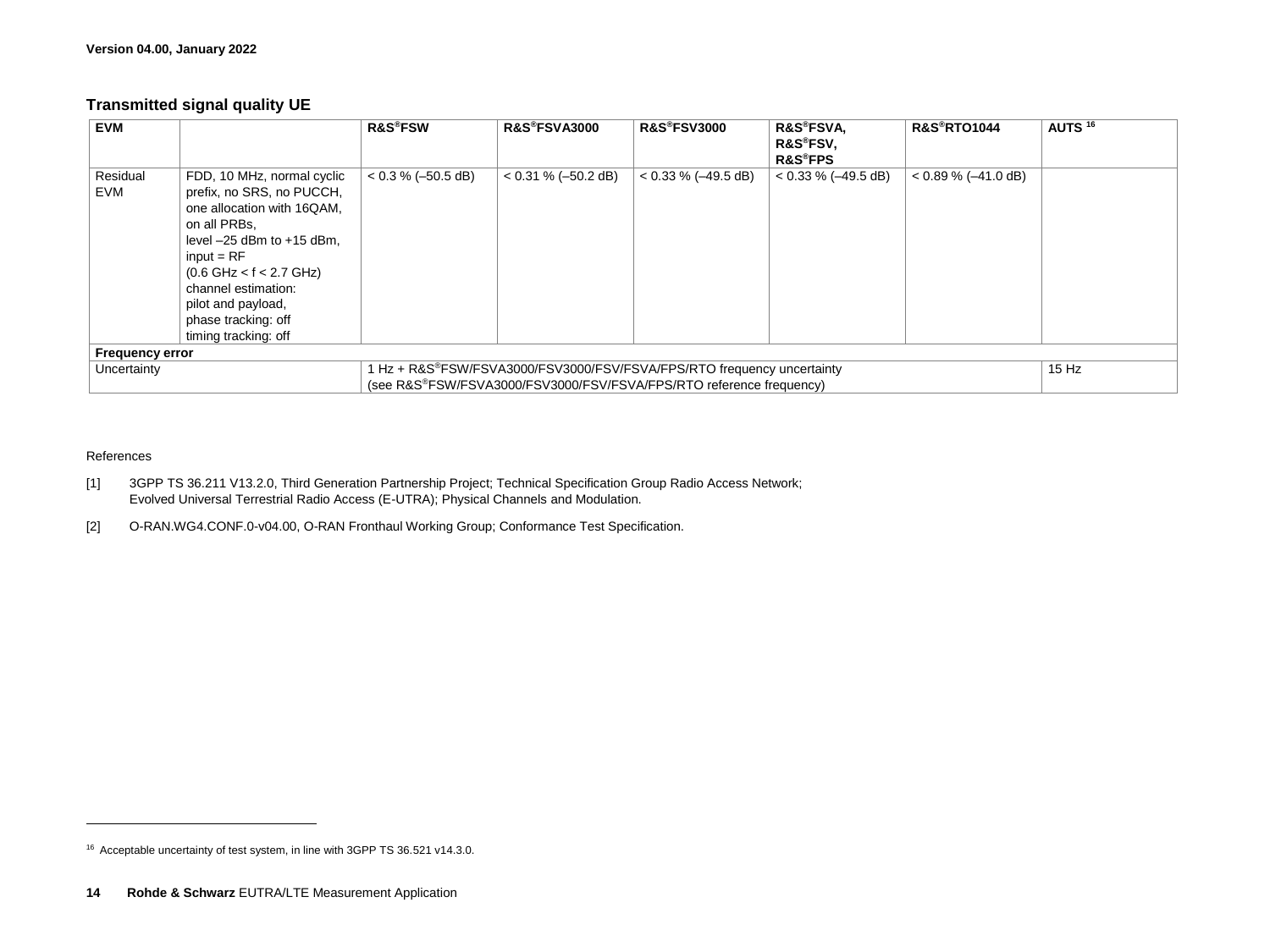## **Ordering information**

| <b>Designation</b>                                                                               | <b>Type</b>               | Order No.    |  |  |  |
|--------------------------------------------------------------------------------------------------|---------------------------|--------------|--|--|--|
| <b>EUTRA/LTE measurement applications</b>                                                        |                           |              |  |  |  |
| R&S <sup>®</sup> FSW                                                                             |                           |              |  |  |  |
| EUTRA/LTE FDD downlink measurement application                                                   | R&S®FSW-K100              | 1313.1545.02 |  |  |  |
| EUTRA/LTE FDD uplink measurement application                                                     | R&S®FSW-K101              | 1313.1551.02 |  |  |  |
| EUTRA/LTE advanced and MIMO downlink (requires R&S®FSW-K100 or R&S®FSW-K104)                     | R&S®FSW-K102              | 1313.1568.02 |  |  |  |
| EUTRA/LTE advanced UL measurements (requires R&S®FSW-K101 or R&S®FSW-K105)                       | R&S®FSW-K103              | 1313.2487.02 |  |  |  |
| EUTRA/LTE TDD downlink measurement application                                                   | R&S®FSW-K104              | 1313.1574.02 |  |  |  |
| EUTRA/LTE TDD uplink measurement application                                                     | R&S®FSW-K105              | 1313.1580.02 |  |  |  |
| R&S®FSVA3000, R&S®FSV3000                                                                        |                           |              |  |  |  |
| EUTRA/LTE FDD downlink measurement application                                                   | R&S®FSV3-K100             | 1330.5145.02 |  |  |  |
| EUTRA/LTE FDD uplink measurement application                                                     | R&S®FSV3-K101             | 1330.5151.02 |  |  |  |
| EUTRA/LTE advanced and MIMO downlink (requires R&S®FSV3-K100 or R&S®FSV3-K104)                   | R&S®FSV3-K102             | 1330.5168.02 |  |  |  |
| EUTRA/LTE advanced UL MIMO (requires R&S®FSV3-K101 or R&S®FSV3-K105)                             | R&S®FSV3-K103             | 1330.7231.02 |  |  |  |
| EUTRA/LTE TDD downlink measurement application                                                   | R&S®FSV3-K104             | 1330.5174.02 |  |  |  |
| EUTRA/LTE TDD uplink measurement application                                                     | R&S®FSV3-K105             | 1330.5180.02 |  |  |  |
| R&S®FSVA, R&S®FSV                                                                                |                           |              |  |  |  |
| EUTRA/LTE FDD downlink measurement application                                                   | R&S®FSV-K100              | 1310.9051.02 |  |  |  |
| EUTRA/LTE FDD uplink measurement application                                                     | R&S®FSV-K101              | 1310.9100.02 |  |  |  |
| EUTRA/LTE advanced and MIMO downlink (requires R&S®FSV-K100 or R&S®FSV-K104)                     | R&S®FSV-K102              | 1310.9151.02 |  |  |  |
| EUTRA/LTE advanced UL MIMO (requires R&S®FSV-K101 or R&S®FSV-K105)                               | R&S®FSV-K103              | 1310.9200.02 |  |  |  |
| EUTRA/LTE TDD downlink measurement application                                                   | R&S®FSV-K104              | 1309.9774.02 |  |  |  |
| EUTRA/LTE TDD uplink measurement application                                                     | R&S®FSV-K105              | 1309.9780.02 |  |  |  |
| R&S <sup>®</sup> FPS                                                                             |                           |              |  |  |  |
| EUTRA/LTE FDD downlink measurement application                                                   | R&S®FPS-K100              | 1321.4227.02 |  |  |  |
| EUTRA/LTE FDD uplink measurement application                                                     | R&S®FPS-K101              | 1321.4340.02 |  |  |  |
| EUTRA/LTE advanced and MIMO downlink (requires either R&S®FPS-K100 or R&S®FPS-K104)              | R&S®FPS-K102              | 1321.4333.02 |  |  |  |
| EUTRA/LTE uplink advanced (requires either R&S®FPS-K101 or R&S®FPS-K105)                         | R&S®FPS-K103              | 1321.4356.02 |  |  |  |
| EUTRA/LTE TDD downlink measurement application                                                   | R&S®FPS-K104              | 1321.4233.02 |  |  |  |
| EUTRA/LTE TDD uplink measurement application                                                     | R&S®FPS-K105              | 1321.4362.02 |  |  |  |
| R&S <sup>®</sup> VSE                                                                             |                           |              |  |  |  |
| EUTRA/LTE FDD uplink and downlink measurement application                                        | R&S®VSE-K100              | 1320.7545.02 |  |  |  |
| EUTRA/LTE advanced and MIMO (downlink and uplink) (requires either R&S®VSE-K100 or R&S®VSE-K104) | R&S <sup>®</sup> VSE-K102 | 1320.7551.02 |  |  |  |
| EUTRA/LTE TDD uplink and downlink measurement application                                        | R&S <sup>®</sup> VSE-K104 | 1320.7568.02 |  |  |  |
| O-RAN measurements                                                                               | R&S <sup>®</sup> VSE-K175 | 1350.7020.02 |  |  |  |
| R&S®FS-K10xPC                                                                                    |                           |              |  |  |  |
| LTE FDD downlink PC software (requires R&S®FSPC)                                                 | R&S®FS-K100PC             | 1309.9916.06 |  |  |  |
| LTE FDD uplink PC software (requires R&S®FSPC)                                                   | R&S®FS-K101PC             | 1309.9922.06 |  |  |  |
| LTE advanced and MIMO downlink PC software (requires either R&S®FS-K100PC or R&S®FS-K104PC)      | R&S®FS-K102PC             | 1309.9939.06 |  |  |  |
| LTE MIMO uplink PC software (requires R&S®FS-K101PC or R&S®FS-K105PC)                            | R&S®FS-K103PC             | 1309.9945.06 |  |  |  |
| LTE TDD downlink PC software (requires R&S®FSPC)                                                 | R&S®FS-K104PC             | 1309.9951.06 |  |  |  |
| LTE TDD uplink PC software (requires R&S®FSPC)                                                   | R&S®FS-K105PC             | 1309.9968.06 |  |  |  |
| FSPC licence dongle                                                                              | R&S®FSPC                  | 1310.0002.02 |  |  |  |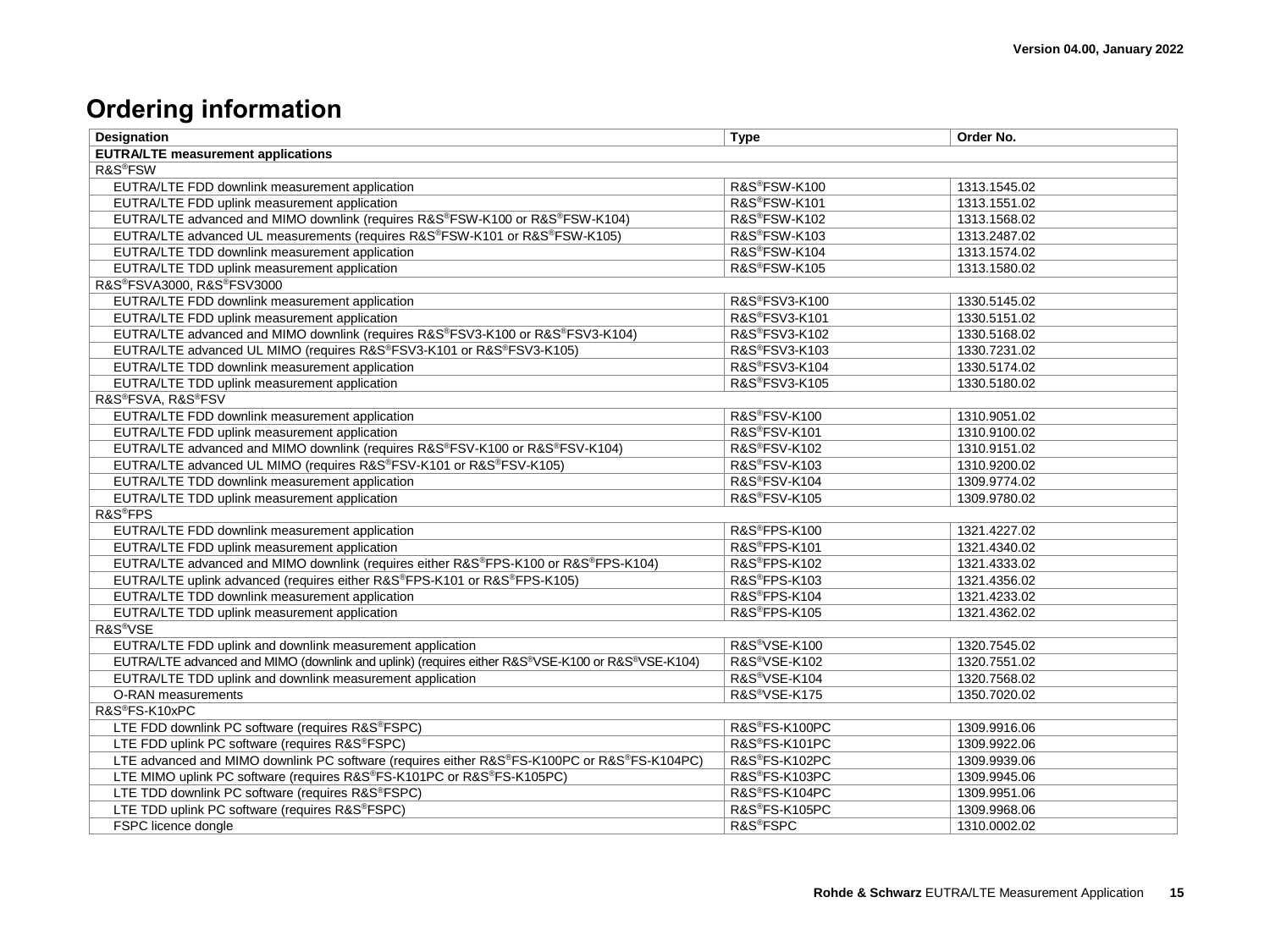| Signal and spectrum analyzers                   |                         |              |  |  |  |
|-------------------------------------------------|-------------------------|--------------|--|--|--|
| R&S <sup>®</sup> FSW                            |                         |              |  |  |  |
| Signal and spectrum analyzer, 2 Hz to 8 GHz     | R&S <sup>®</sup> FSW8   | 1331.5003.08 |  |  |  |
| Signal and spectrum analyzer, 2 Hz to 13.6 GHz  | R&S <sup>®</sup> FSW13  | 1331.5003.13 |  |  |  |
| Signal and spectrum analyzer, 2 Hz to 26.5 GHz  | R&S <sup>®</sup> FSW26  | 1331.5003.26 |  |  |  |
| Signal and spectrum analyzer, 2 Hz to 43.5 GHz  | R&S <sup>®</sup> FSW43  | 1331.5003.43 |  |  |  |
| Signal and spectrum analyzer, 2 Hz to 50 GHz    | R&S <sup>®</sup> FSW50  | 1331.5003.50 |  |  |  |
| Signal and spectrum analyzer, 2 Hz to 67 GHz    | R&S®FSW67               | 1331.5003.67 |  |  |  |
| Signal and spectrum analyzer, 2 Hz to 85 GHz    | R&S®FSW85               | 1331.5003.85 |  |  |  |
| R&S®FSVA3000, R&S®FSV3000                       |                         |              |  |  |  |
| Signal and spectrum analyzer, 10 Hz to 4 GHz    | R&S®FSVA3004            | 1330.5000.05 |  |  |  |
| Signal and spectrum analyzer, 10 Hz to 7.5 GHz  | R&S®FSVA3007            | 1330.5000.08 |  |  |  |
| Signal and spectrum analyzer, 10 Hz to 13.6 GHz | R&S®FSVA3013            | 1330.5000.14 |  |  |  |
| Signal and spectrum analyzer, 10 Hz to 30 GHz   | R&S®FSVA3030            | 1330.5000.31 |  |  |  |
| Signal and spectrum analyzer, 10 Hz to 44 GHz   | R&S®FSVA3044            | 1330.5000.44 |  |  |  |
| Signal and spectrum analyzer, 10 Hz to 4 GHz    | R&S®FSV3004             | 1330.5000.04 |  |  |  |
| Signal and spectrum analyzer, 10 Hz to 7.5 GHz  | R&S®FSV3007             | 1330.5000.07 |  |  |  |
| Signal and spectrum analyzer, 10 Hz to 13.6 GHz | R&S®FSV3013             | 1330.5000.13 |  |  |  |
| Signal and spectrum analyzer, 10 Hz to 30 GHz   | R&S®FSV3030             | 1330.5000.30 |  |  |  |
| Signal and spectrum analyzer, 10 Hz to 44 GHz   | R&S®FSV3044             | 1330.5000.43 |  |  |  |
| R&S®FSVA, R&S®FSV                               |                         |              |  |  |  |
| Signal and spectrum analyzer                    | R&S <sup>®</sup> FSVA4  | 1321.3008.05 |  |  |  |
| Signal and spectrum analyzer                    | R&S <sup>®</sup> FSVA7  | 1321.3008.08 |  |  |  |
| Signal and spectrum analyzer                    | R&S <sup>®</sup> FSVA13 | 1321.3008.14 |  |  |  |
| Signal and spectrum analyzer                    | R&S <sup>®</sup> FSVA30 | 1321.3008.31 |  |  |  |
| Signal and spectrum analyzer 17                 | R&S <sup>®</sup> FSVA40 | 1321.3008.41 |  |  |  |
| Signal and spectrum analyzer                    | R&S <sup>®</sup> FSV4   | 1321.3008.04 |  |  |  |
| Signal and spectrum analyzer                    | R&S <sup>®</sup> FSV7   | 1321.3008.07 |  |  |  |
| Signal and spectrum analyzer                    | R&S®FSV13               | 1321.3008.13 |  |  |  |
| Signal and spectrum analyzer                    | R&S®FSV30               | 1321.3008.30 |  |  |  |
| Signal and spectrum analyzer <sup>17</sup>      | R&S®FSV40               | 1321.3008.39 |  |  |  |
| Signal and spectrum analyzer                    | R&S®FSV40               | 1321.3008.40 |  |  |  |
| R&S <sup>®</sup> FPS                            |                         |              |  |  |  |
| Signal and spectrum analyzer 10 Hz to 4 GHz     | R&S <sup>®</sup> FPS4   | 1319.2008.04 |  |  |  |
| Signal and spectrum analyzer 10 Hz to 7 GHz     | R&S <sup>®</sup> FPS7   | 1319.2008.07 |  |  |  |
| Signal and spectrum analyzer 10 Hz to 13.6 GHz  | R&S®FPS13               | 1319.2008.13 |  |  |  |
| Signal and spectrum analyzer 10 Hz to 30 GHz    | R&S <sup>®</sup> FPS30  | 1319.2008.30 |  |  |  |
| Signal and spectrum analyzer 10 Hz to 40 GHz    | R&S <sup>®</sup> FPS40  | 1319.2008.40 |  |  |  |

<span id="page-15-0"></span><sup>17</sup> Maximum bandwidth 10 MHz.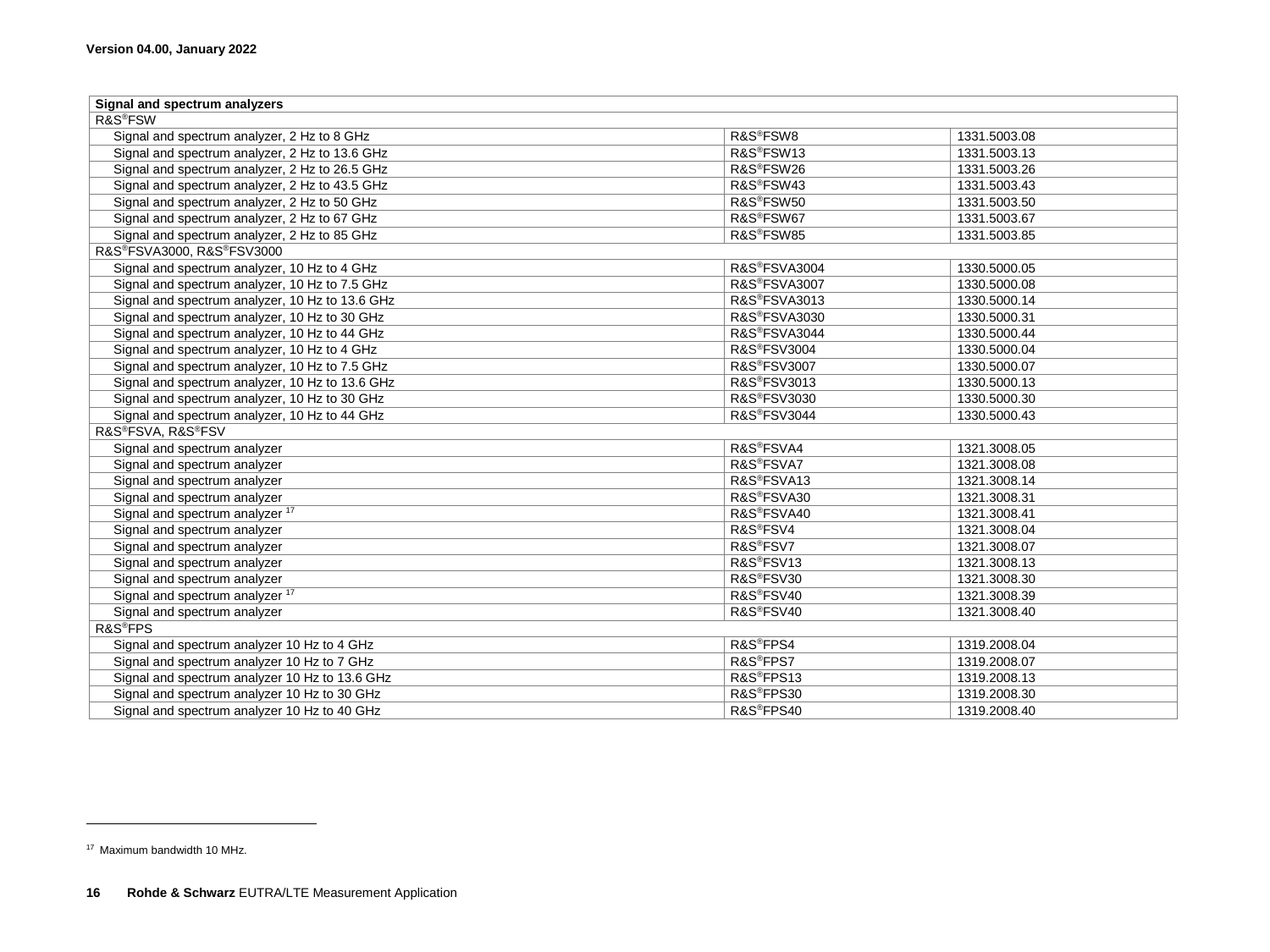| Oscilloscope                                                          |                                         |                  |  |  |  |
|-----------------------------------------------------------------------|-----------------------------------------|------------------|--|--|--|
| Oscilloscope, 4 GHz, 4 channels (requires R&S®RTO-K11 and R&S®RTO-B4) | <b>R&amp;S®RTO1044</b>                  | 1316.1000.44     |  |  |  |
| I/Q software interface                                                | R&S <sup>®</sup> RTO-K11                | 1317.2975.02     |  |  |  |
| OCXO, 10 MHz                                                          | R&S <sup>®</sup> RTO-B4                 | 1304.8305.02     |  |  |  |
| Vector signal explorer                                                |                                         |                  |  |  |  |
| R&S <sup>®</sup> VSE basic edition                                    | R&S <sup>®</sup> VSE                    | 1345.1011.06     |  |  |  |
| R&S <sup>®</sup> VSE enterprise edition                               | R&S <sup>®</sup> VSE Enterprise Edition | 1345.1105.06     |  |  |  |
| R&S <sup>®</sup> VSE software maintenance                             | R&S <sup>®</sup> VSE-SWM                | 1320.7622.81     |  |  |  |
| Recommended options and extras                                        |                                         |                  |  |  |  |
| 28 MHz analysis bandwidth                                             | R&S <sup>®</sup> FSW-B28                | 1313.1645.02     |  |  |  |
| RF preamplifier                                                       | R&S <sup>®</sup> FSW-B24                | 1313.0832.13/.26 |  |  |  |
| Electronic attenuator, 1 dB steps                                     | R&S <sup>®</sup> FSW-B25                | 1313.0990.02     |  |  |  |
| Analog baseband inputs                                                | R&S <sup>®</sup> FSW-B71                | 1313.1651.13/.26 |  |  |  |
| Digital baseband interface                                            | R&S®FSW-B17                             | 1313.0784.02     |  |  |  |
| Digital baseband interface                                            | R&S <sup>®</sup> FSV-B17                | 1310.9568.02     |  |  |  |
| Trigger unit                                                          | <b>R&amp;S®FS-Z11</b>                   | 5013.4547.02     |  |  |  |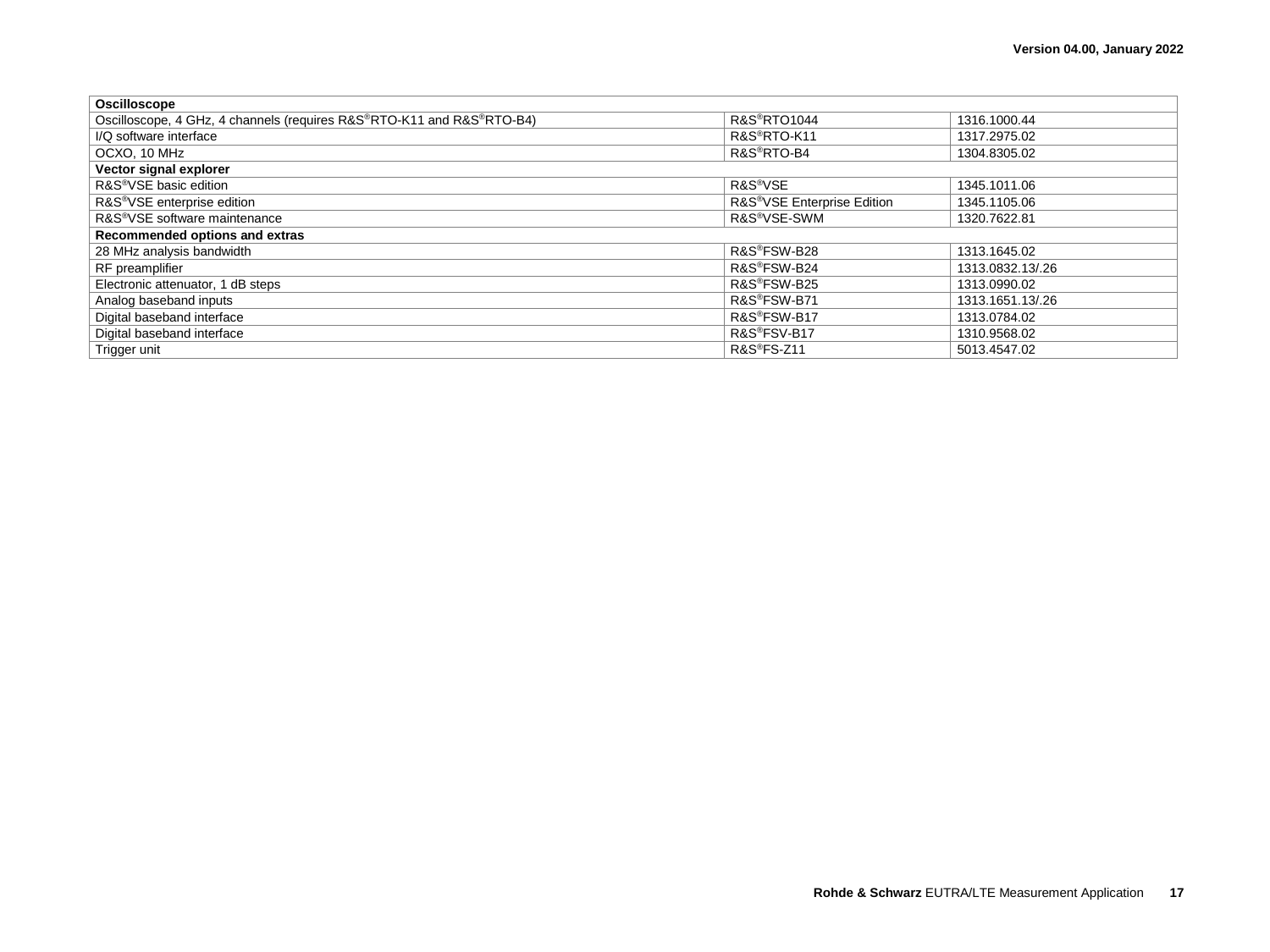**Version 04.00, January 2022**